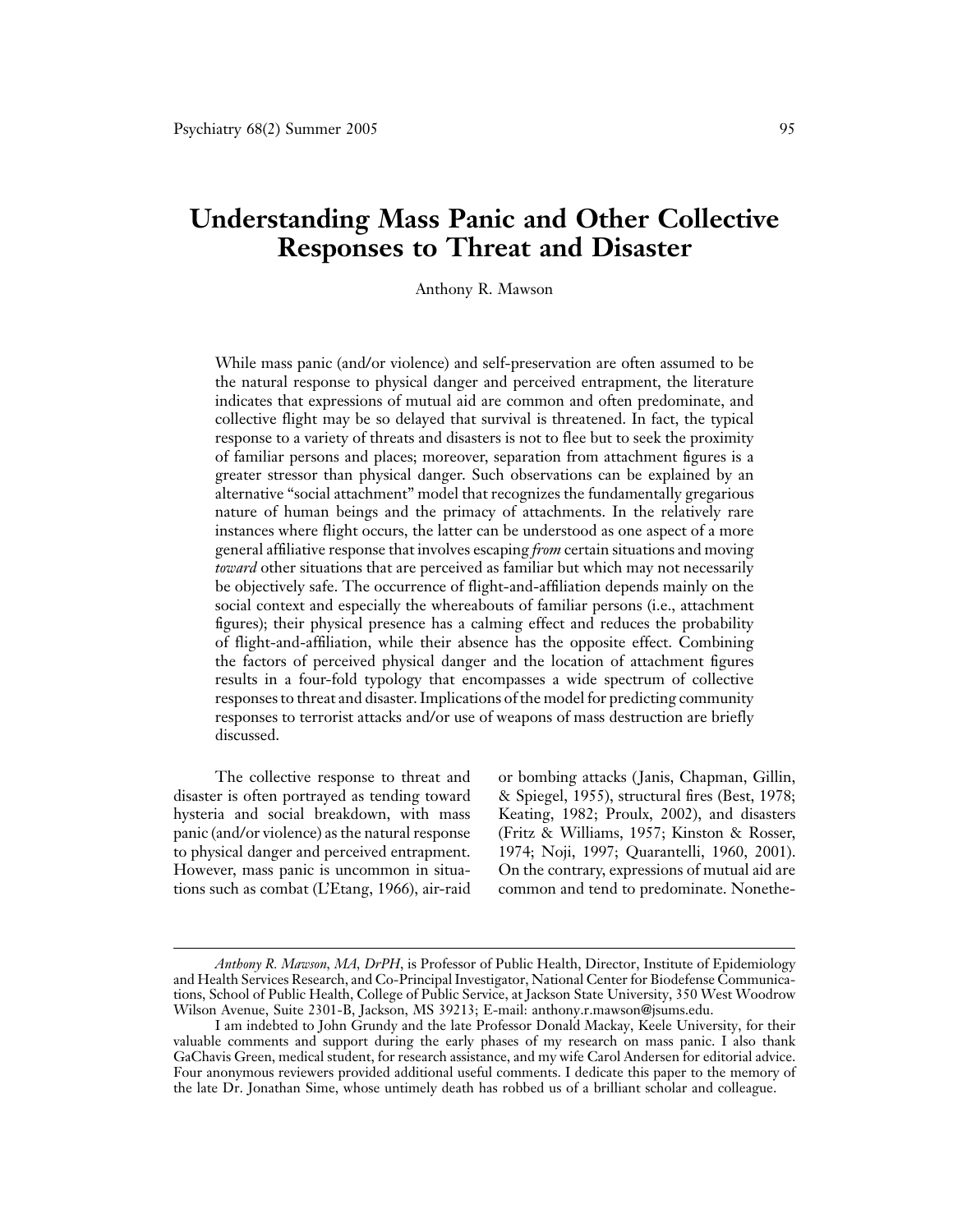the World Trade Center and Pentagon, the flight, instances of panic are difficult to idenimmediately subsequent anthrax letters, and tify in practice. The judgment of panic is usuwidespread continuing concerns regarding ally made retrospectively, especially if serious population behavior in the event of terrorist loss of life occurred, but what may be considattacks using weapons of mass destruction ered inappropriate, excessive, irrational, or (Durodie´ & Wessely, 2002; Hyams, Murphy, highly intense by observers may not be so & Weesely, 2002; Levy and Sidel, 2003), a judged by the participants themselves (Forefresh appraisal of the literature on collective man, 1953; Mawson, 1978, 1980; Schochresponses to threat and disaster is needed. Spana, 2003; Sime, 1980; Swartz, 1980; Wood,

response to a variety of physical threats is nei- structural fire may be the only rational course ther "fight nor flight" but affiliation—that is, of action to take (Lazarus, 1966). Hence, the seeking the proximity of familiar persons and decision to label instances of collective flight proaching or remaining in a situation of dan- intense fear, such as anxiety, nausea, vomiting, ger; indeed, separation from attachment fig- and dizziness, can be normal reactions to abures is a greater stressor than physical danger normal events (Lacy & Benedek, 2003; Pastel, itself. Such observations can be explained by 2001). This discussion focuses on individual an alternative, "social attachment" model of and collective *flight* behavior, recognizing that recognizes the fundamentally social nature of intensity. human beings and the primacy of attachments. In the relatively rare instances where flight does occur, the latter can be understood as **THE CAUSES OF GROUP FLIGHT** one aspect of a more general affiliative response that involves escaping *from* certain sit-<br>According to the classical "entrapment" uations and moving *toward* other situations theory" of mass panic (e.g., Chandessais, 1971; that are perceived as familiar, but which may Fritz & Marks, 1954; Fritz & Williams, 1957; not necessarily be objectively safe. The occur- Janis, 1971; Janis et al., 1955; Killian, 1972; rence of flight-and-affiliation depends mainly Mintz, 1951; Quarantelli, 1954, 1957, 1977; on the social context and especially the loca- Smelser, 1963; Turner, 1964), flight occurs if tion of familiar persons (attachment figures); people believe that 1) major physical danger that is, their physical presence is calming and is present or imminent, and 2) escape routes reduces the probability of flight-and-affilia- are either limited or rapidly closing. Condition, while their absence has the opposite ef- tions 1 and 2 are individually necessary; tofect. Combining the factors of perceived phys- gether they provide sufficient conditions for ical danger and the location of attachment group flight. According to Janis and Leventhal figures results in a four-fold typology that en- (1968), "It is this combination of cognitions, compasses a broad spectrum of collective re- whether or not they are correct inferences sponses to threat and disaster. Implications about the situation... designated as 'perof the social attachment model for predicting ceived entrapment,' which is most likely to community responses to terrorist attacks and/ lead to wild flight, trampling of fellow victims, or the use of weapons of mass destruction are and other uncontrollable, distraught reactions briefly discussed.  $\qquad \qquad$  of the type referred to as panic" (p. 1061).

(or excessive) fear and/or flight and highly such beliefs among participants in some cases *intense* fear and/or flight. But whether defined of troop flight has been questioned. For in-

less, given the September 11, 2001, attacks on as inappropriate or as highly intense fear or The review indicates that the typical 1972). For instance, rushing for the exits in a places, even though this may involve ap- as panic is arbitrary. Common symptoms of collective behavior under threat, a model that such behavior can assume varying degrees of

A specific *belief in danger* can be inferred **FERMINOLOGY** from the circumstances of many instances of mass flight, for example, from theater fires The term "panic" refers to *inappropriate* (Smelser, 1963, p. 151), but the existence of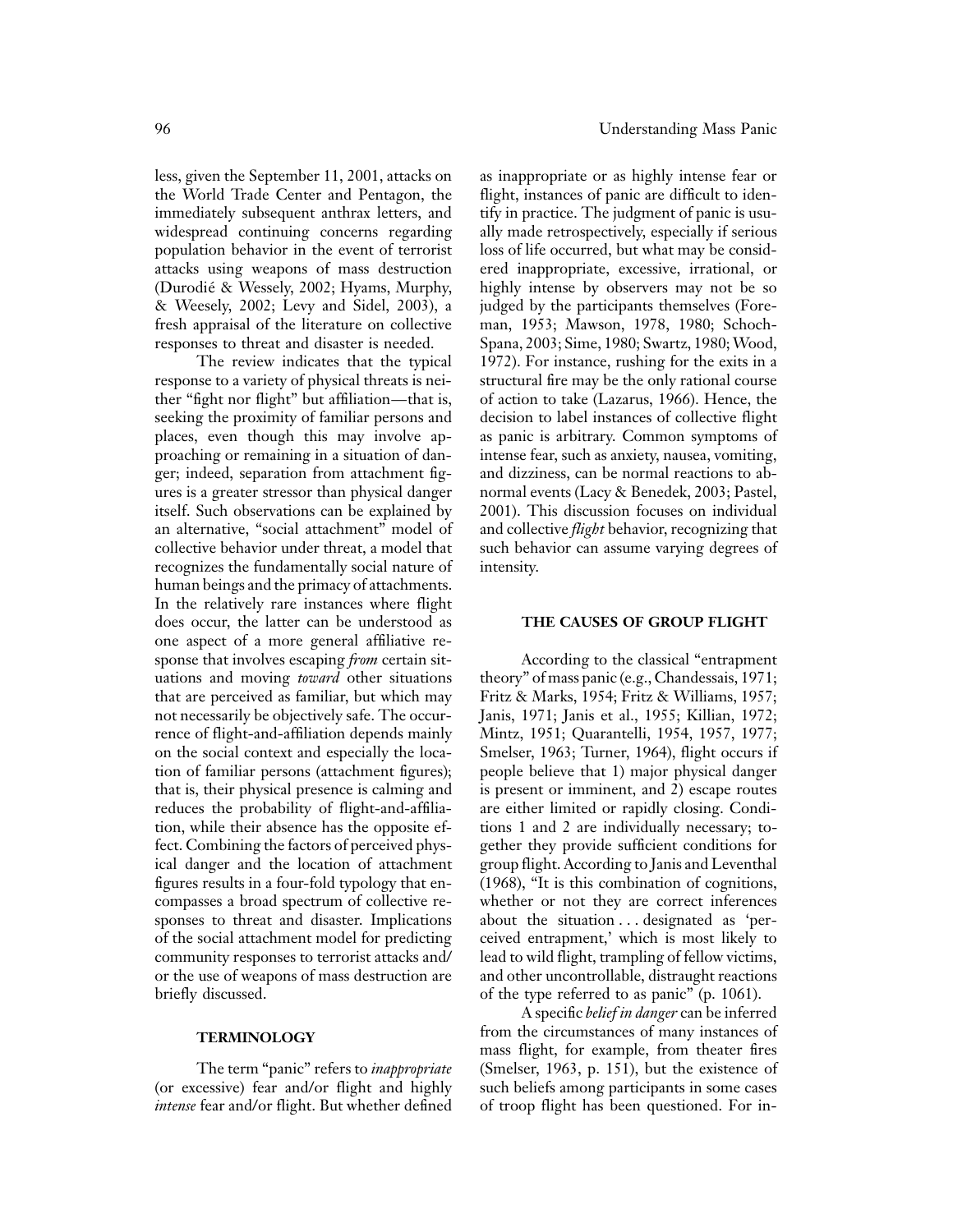panic starts with some very minor event... either unattached to families in the area or (T)roops will always run if they see others fled only after other family members had asrunning and do not understand why" (p. 145). sembled (Cantril et al., 1940, pp. 144–146). A *belief in limited or closing escape routes* appears This was contrary to newspaper reports at the to have been a necessary condition in many time, of a mass exodus from New York City. historic cases (Smelser, 1963, p. 137), but some A Swedish study of responses to a radio military panics have occurred in situations broadcast of a fictitious radioactive leak from where escape routes were virtually unlimited a nuclear power plant (Rosengren, Arvidson, (Schultz, 1964a, p. 11). & Sturesson, 1975) involved a telephone sur-

The theory accounts successfully for the clas- tion and unstructured interviews with police sic, theater-fire type panics, such as the Chi- and other authorities. Contrary to media recago Iroquois Theater Fire of 1906, and the ports of widespread "panic," only about 1% February 17, 2003, fire at South Side Chica- reacted behaviorally to it, consisting "as a rule go's Epitome nightclub, in which 21 people . . . of contacting family members, relatives or were killed and 19 others critically injured neighbors, over the telephone or face-to-face (Rosengren et al., 1975; see http://www.cnn. . . ." (p. 307). Not a single case was found com/2003/US/Midwest/02/17/chicago.night among the 1,089 respondents of anyone actuclub/index/html). But flight does not always ally fleeing. If such reactions occurred, the occur even though both beliefs, or conditions, authors suggested, they were very rare. are present. Tyhurst (1951) studied reactions As mentioned, mass flight from the to community disasters and found that only scene of community disasters is uncommon. 12% to 25% of adults responded by fleeing "Organized" and often altruistic behavior is when informed that their apartment house the rule (Edwards, 1976; Feinberg & Johnson, was on fire or that a flash flood was imminent. 2001; Glass & Schoch-Spana, 2002; Johnson, Three-quarters or more engaged in aimless 1987; Keating, 1982; Kinston & Rosser, 1974; and irrelevant movements rather than the ex- Proulx, 2002, 2003; Quarantelli & Dynes, 1977; pected flight behavior. Schoch-Spana, 2003). Although the condi-

comes from two detailed case studies specifi- not exist in most disasters, in those where the cally concerned with mass flight. The famous conditions would be expected to prevail, such Orson Welles radio broadcast, "War of the as anticipated bombing raids, approaching Worlds," in October 1938 dramatically de- tidal waves, or fires in high-rise buildings, picted the advance of Martians in terms of evacuation has often been minimal (Edwards, *partial encirclement*—precisely the conditions 1976; Kinston & Rosser, 1974; Lachman, Tatfor flight stipulated by the theory. The broad- suoka, & Bonk, 1961; Proulx, 2002). cast occurred when radio listening was at a peak in the United States and took the form of a newscast, that is, "news" being reported **ASSUMPTIONS IN THE** in a highly realistic manner. According to esti- **"ENTRAPMENT" THEORY** mates made at the time (Cantril, Gaudet, & **OF FLIGHT** Herzog, 1940), 6 to 12 million people heard the broadcast and 28% (i.e., 2.5 million) be- Earlier views of mass panic rested on lieved the program was an actual newscast. Of  $\qquad$  the following assumptions: these 2.5 million, 70% were "excited" or afraid (Lemkau, 1973). No estimate was provided of 1. The *typical response to danger is self*the number of persons who fled, but of those *preservative aggression or flight* (see, for who listened to the broadcast, believed what example, Brown, 1954; Cannon, 1929; they heard, and were frightened, the vast ma- McDougall, 1920; Petersen, 1953). jority did not flee but instead contacted rela- According to McDougall (1920),

stance, Marshall (1947) states that "every large tives and friends. Most of those who fled were

*Are both beliefs sufficient to cause flight?* vey of a representative sample of the popula-

Convincing evidence against the theory tions for flight stipulated by the theory do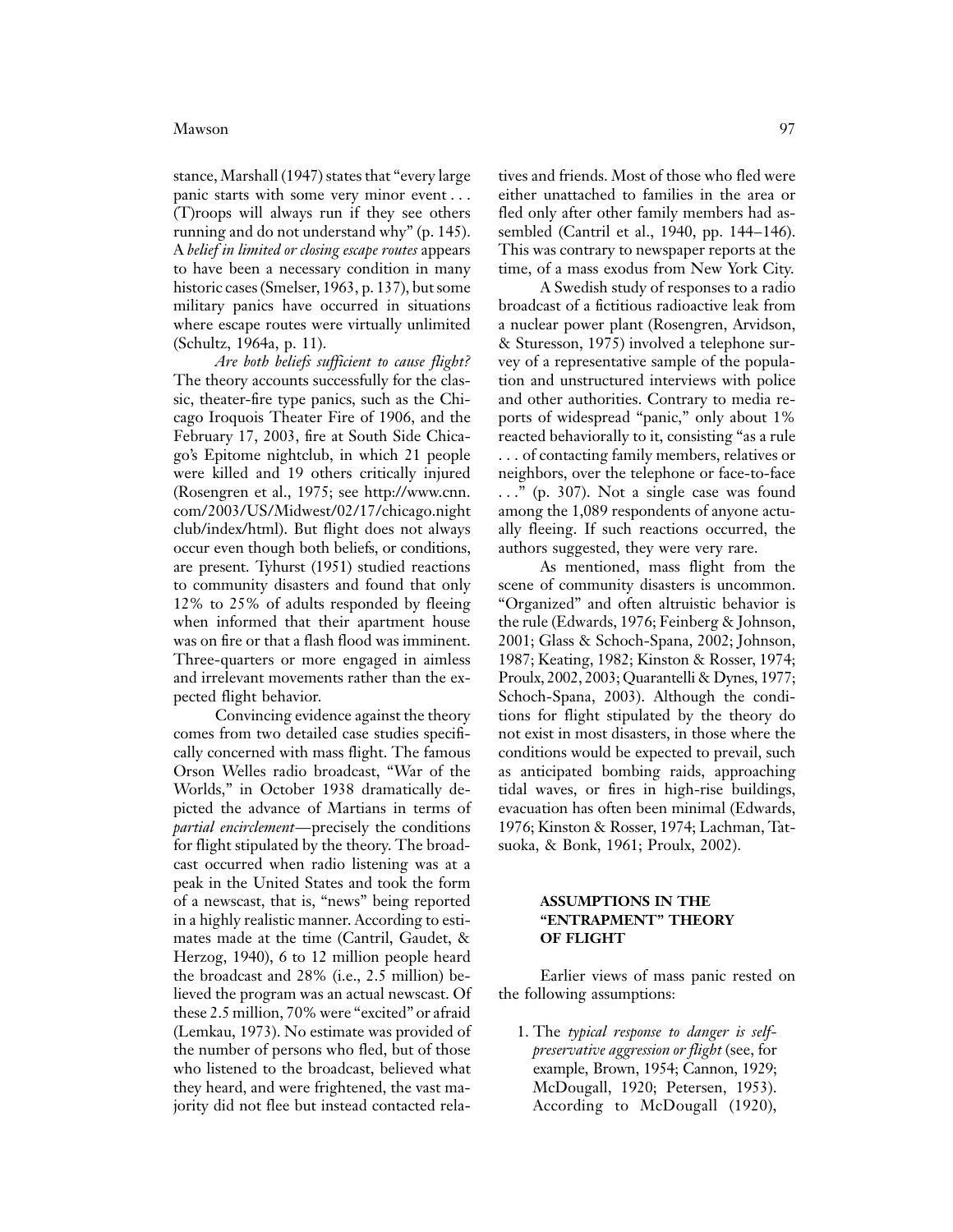"(T)he sudden appearance of immi- imity of familiar conspecifics and places, even

- 
- 
- 

1. *Self-Preservative Flight*. Human be- 1947, p. 195). ings under threat of death are not motivated 2. *Direction of Flight*. Flight is not always danger is affiliation, that is, seeking the prox-<br>response that simultaneously involves move-

nent danger may instantaneously con- if this involves remaining in or approaching a vert any concourse of people into a situation of danger (Baker & Chapman, 1962; crowd and produce the characteristic Henderson, 1977; Kinston & Rosser, 1974). and terrible phenomena of a panic. Bowlby (1973, p. 91) has suggested that at-In each man, the instinct of fear is tachment behavior serves the evolutionaryintensely excited; he experiences that adaptive function of providing protection horrible emotion in full force and is from natural predators, and notes that in irresistibly impelled to save himself by young animals of many species, attachment flight" (p. 24). behavior frequently takes precedence over es-2. *Flight is directed toward an objectively* cape. Both Cantril et al. (1940) and Rosengren *safe place, away from danger*. In his clas- et al. (1975), in their studies of responses to sic text on collective behavior, Smelser threatening radio broadcasts, found that indi-(1963) defined panic as "collective viduals sought out loved ones and only fled flight based on a hysterical belief," when all family members had assembled. In and asserted that when people have the devastating Southeast Michigan Flintaccepted a "belief about some gener- Beecher tornado of June 1953, people tended alized threat [they] flee from estab- to turn to and protect loved ones rather than lished patterns of social interaction in flee from the threat (Form & Nosow, 1958, order to preserve life, property, or pp. 26–27). Studies of behavior in structural power from that threat" (p. 131). fires likewise show that occupants tend to con-Quarantelli (1957) also noted the typ- verge and cluster (Bryan, 1985, 1986, 2002).

ically short duration of flight and sug- Governments and other official organigested that this related directly to zations have great difficulty getting people to the individual's perception of having evacuate before and during disasters; "tradireached a safe distance from the threat. tional family ties often keep individual mem-3. Implicit in the disaster literature is bers in the danger zone until it is too late" that *physical dangers are more disturbing* (Hill & Hansen, 1962, p. 217). In England *or stressful than other kinds of events*. during World War II, evacuation programs 4. *Flight is prevented from occurring in* were seriously hampered because parents pre*danger situations by social control* in the ferred to keep their children with them at form of regimentation, discipline, home in the cities rather than send them away firm leadership (Boring, 1945, p. 456; to the safety of the countryside (Titmuss, Kelland, 1930; LaPiere, 1938; L'Et- 1950). Studies indicate that most residents ang, 1966; Rickman, 1938), and other tend to remain in the disaster area, while those social norms (Smelser, 1963, pp. 157– who flee are unattached to the area (Cantril et 163) that take effect by regulating or al., 1940, pp. 144–146; Quarantelli & Dynes, constraining the individual's natural 1977). When residents are forced to evacuate, tendency to flee. they tend to do so as a group (e.g., Cantril et al., 1940; Freeman & Cooper, 1940) or in family units (Quarantelli & Dynes, 1977), **RESPONSE TO THREAT** thereby maintaining proximity and contact with familiars. Remaining close to compan-Evidence suggests that each of the ions in combat is also more important to the above assumptions is questionable. individual than avoiding enemy fire (Marshall,

by a simple drive for physical safety. Rather directed toward an objectively safe place, away than fight or flight, the typical response to from danger, but tends to be part of a wider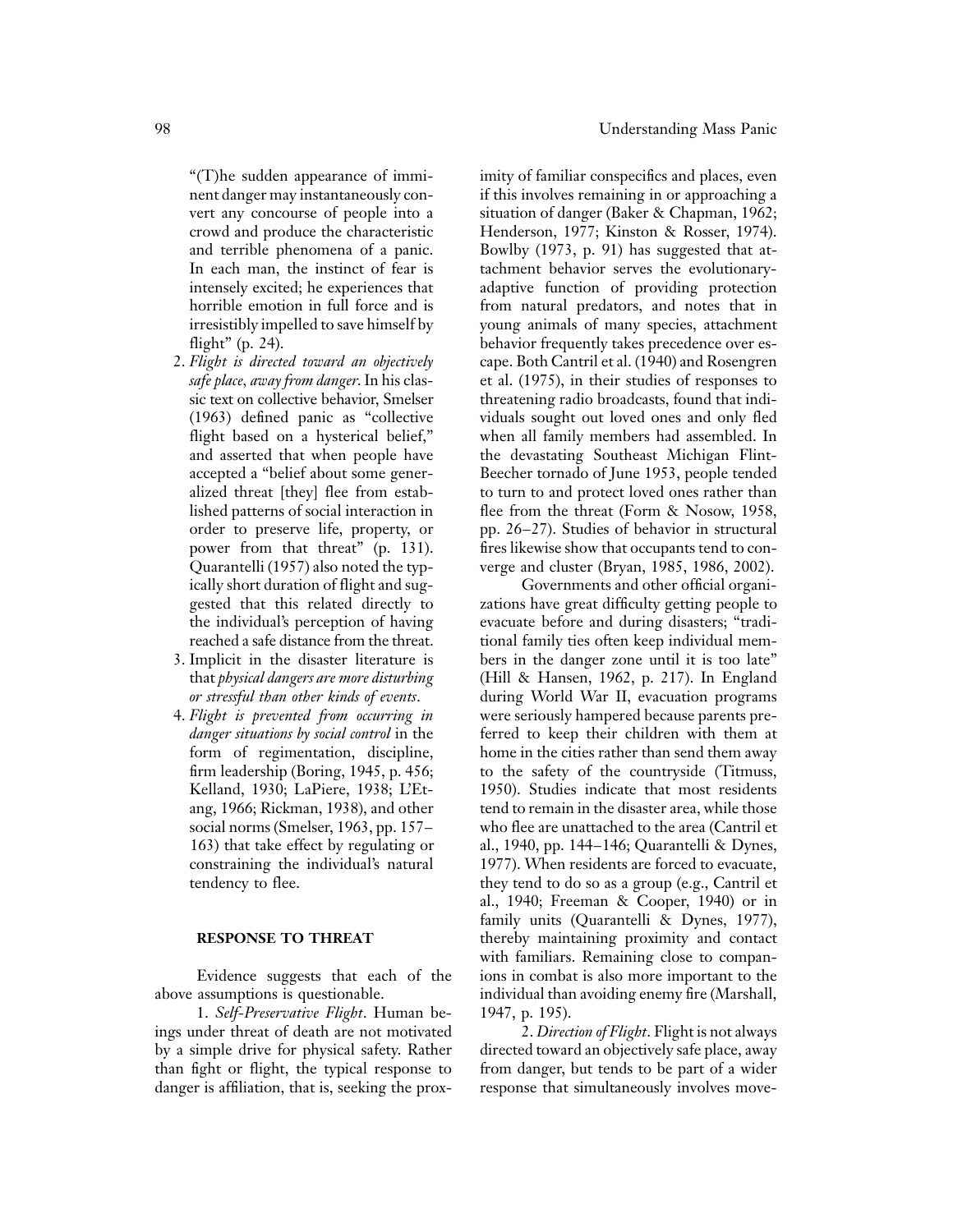ment away from danger and movement to- appearance of new types of weapon on the ward objects and situations that are familiar battlefield, explosions, flooding, disease epiand perceived as safe. Studies of young animals demics, military invasion, and the like. *Predis*and children indicate that flight is usually di- *posing conditions* implicated in cases of mass rected not simply away from danger but to- flight (Schultz, 1965; Strauss, 1944) include ward familiar conspecifics and places. In many fatigue, illness, malnutrition, and excessive species, "to move away from an alarming situ- heat or cold (Boring, 1945; Dollard, 1944; ation is... only half the picture of fear behav- Lang & Lang, 1961; Meerloo, 1950), as well ior. The other half is to move towards some as psychosocial factors such as isolation, poor place treated as though safe or to make physi- morale, loss of confidence in leaders, and the cal contact with companions" (Bowlby, 1973, absence of leaders or companions (Boring, p. 129). Salzen (1978) also suggests that flight 1945; Janis, 1963; Lang & Lang, 1961; Maror escape serves to move organisms from areas shall, 1947; Meerloo, 1950; Quarantelli, 1954, of strange to areas of familiar stimulation, and 1957, 1977; Schultz, 1964b, 1971a). Gray (1971) hypothesizes that active avoid-<br>
Attachment behavior is similarly elicance behavior is motivated by the search for, ited by alarming events such as the appearance and reinforced by, the attainment of "safety of unfamiliar persons, by strange and unfamil-

aters and other buildings, where *escape* seems predisposing conditions listed above: fatigue, to be the single overriding motive, little con- hunger, ill-health, cold, and actual or threatsideration has been given to the sequelae and ened separation (Alloway, Pliner, & Krames, directionality of flight. Although the initial 1977; Bowlby, 1969, p. 259; Bowlby, 1973). response to sudden danger may be unidirec- 3. *Physical versus Psychosocial Stress*. tional escape, the immediately subsequent re- Physical danger, as a whole, appears to be far sponse is to contact relatives and friends by less disturbing or stressful than separation telephone or by going home, as soon as the from familiar conspecifics and surroundings individuals concerned can do so. In general, ( Janis & Leventhal, 1968, pp. 1061–1064; evacuees orient themselves in the direction of Kinston & Rosser, 1974; Edwards, 1976). relatives whose homes are outside the danger During the bombing raids on London in area (Drabek & Boggs, 1968; Moore, Bates, World War II, children showed no particular Laymon, & Parenton, 1963, p. 57). Evacuat-<br>signs of distress, even if exposed to extremely ing families forced to go to official evacuation violent scenes, if they were with a parent dursites tend to form clusters that partially dupli- ing such incidents. It was only if children were cate their old neighborhoods (Bates, 1963), separated from parents under these conditions suggesting an "intention to restore the famil- that serious psychological disturbances ociar in the midst of unfamiliar surroundings" curred (Freud & Burlingham, 1945), suggest-(Bolin, 1976, p. 268). Affiliative behavior con- ing that disruption of the family bond was a tinues at a high level of intensity after disasters more traumatic factor than the air raids involving escape behavior, and after disasters (Glover, 1942). Glass (1954) similarly found in general (Bloch, Silber, & Perry, 1956; New- that only 15% of psychiatric casualties evacuman, 1976). Interactions with family members ated from battle zones and, given intensive are also more frequent up to three years after psychotherapy, could subsequently be redisasters (Bates, 1963; Bolin, 1976; Drabek & turned to combat. If these men were kept in Key, 1976; Erickson, 1977, 1995). the battle zones with their own units, the rate

ior (Bowlby, 1969). *Precipitating conditions* for tornado disasters, Moore (1958) found more flight include "alarming events" of many dif- frequent symptoms of disturbance among perferent kinds (Schultz, 1965) such as fires, the sons forced to move because of serious damage

signals" in the environment. iar surroundings (Bowlby, 1969, p. 259; In the classic cases of flight from the- Bowlby, 1973, pp. 96–123), as well as by the

All of the conditions known to elicit of return to combat was much higher. In anaflight in humans also elicit attachment behav- lyzing the social and psychological effects of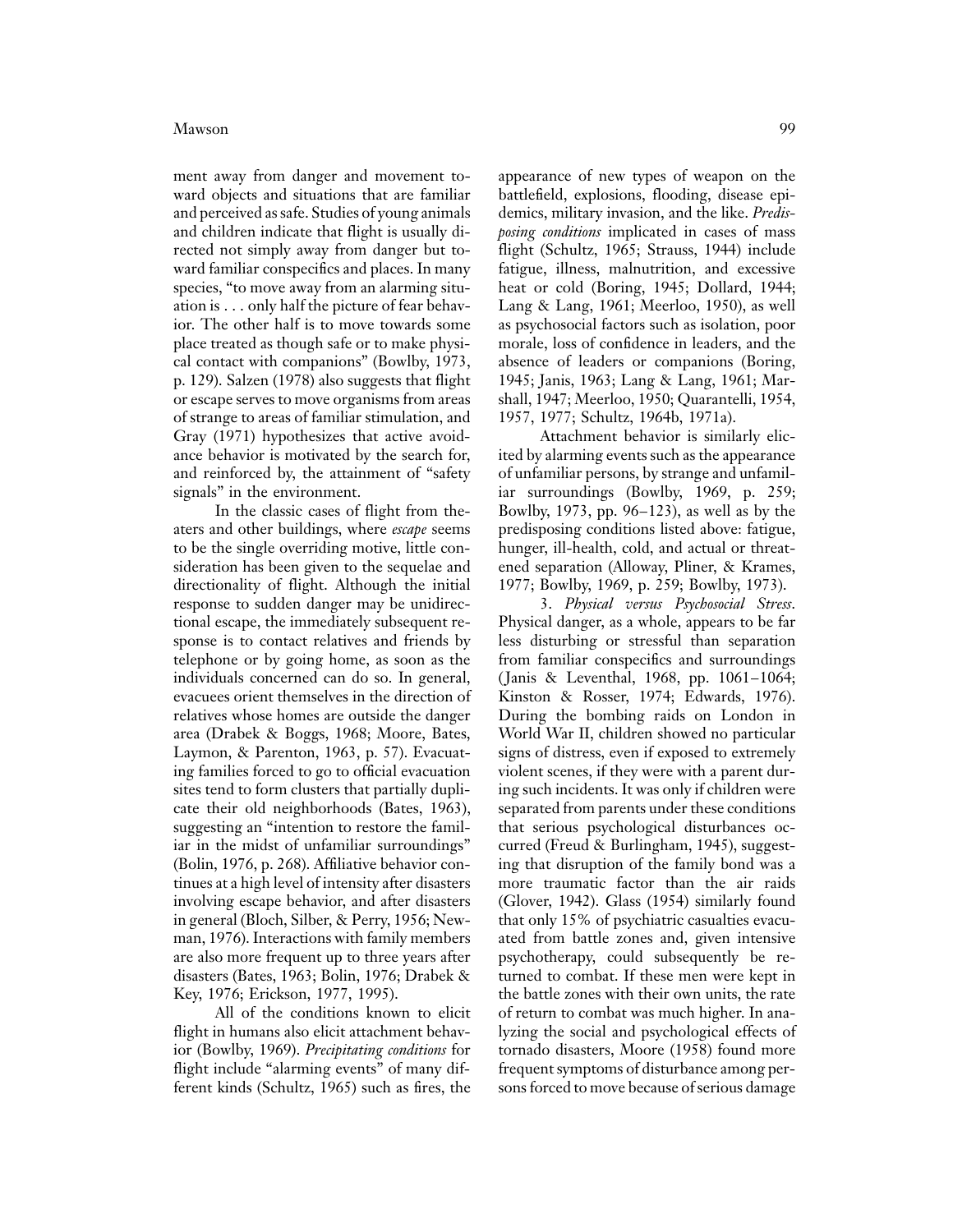to their homes than among those who were 170) or if morale is high (LaPiere, 1938, pp. able to remain. Non-returning evacuees expe- 458–459). Conversely, being alone, in an unfarience significantly more fearful reactions, in- miliar environment, or with strangers heightens juries, and other problems than those remain-<br>the response to stress (Back & Bogdonoff, ing in the disaster area (Milne, 1977a, b). In 1964; Edwards, 1976; Henderson, 1977; general, separation from or the loss of familiar Kaplan, Cassel, & Gore, 1977; Kinston & persons and surroundings has profoundly ad- Rosser, 1974) and increases the probability of verse effects on mental and physical health flight (Keegan, 1976, p. 271; Lanham, 1943). (DeVries, Glasper, & Detillion, 2003; Erickson, 1977; Henderson, 1977; Jacobs & Ost-<br>feld, 1977; Lynch, 1998; Rutter, 1972).<br>4. Prevention of Panic. The rarity of mass<br>flight among combat troops has often been<br>AND COMBAT

veys conducted in World War II showed that **Explaining the Occurrence** many soldiers were reluctant to be allocated **of Flight in Non-Threatening** to other units because they felt safer with their **Situations** own group (Janis, 1963). The most extreme stresses, including drowning at sea, can be Collective flight on the battlefield has calmly faced if the individual is not separated been precipitated by the appearance of new

attributed to regimental discipline and fim<br>
leadership, but social control in the form of<br>
leadership, but social control in the form of<br>
the backgrain, discingent and sufficient con-<br>
dictions (belief in imminent danger

from his fellows (Burns & Kimura, 1963, p. types of weapons (Auld, 1918; Meerloo, 1950,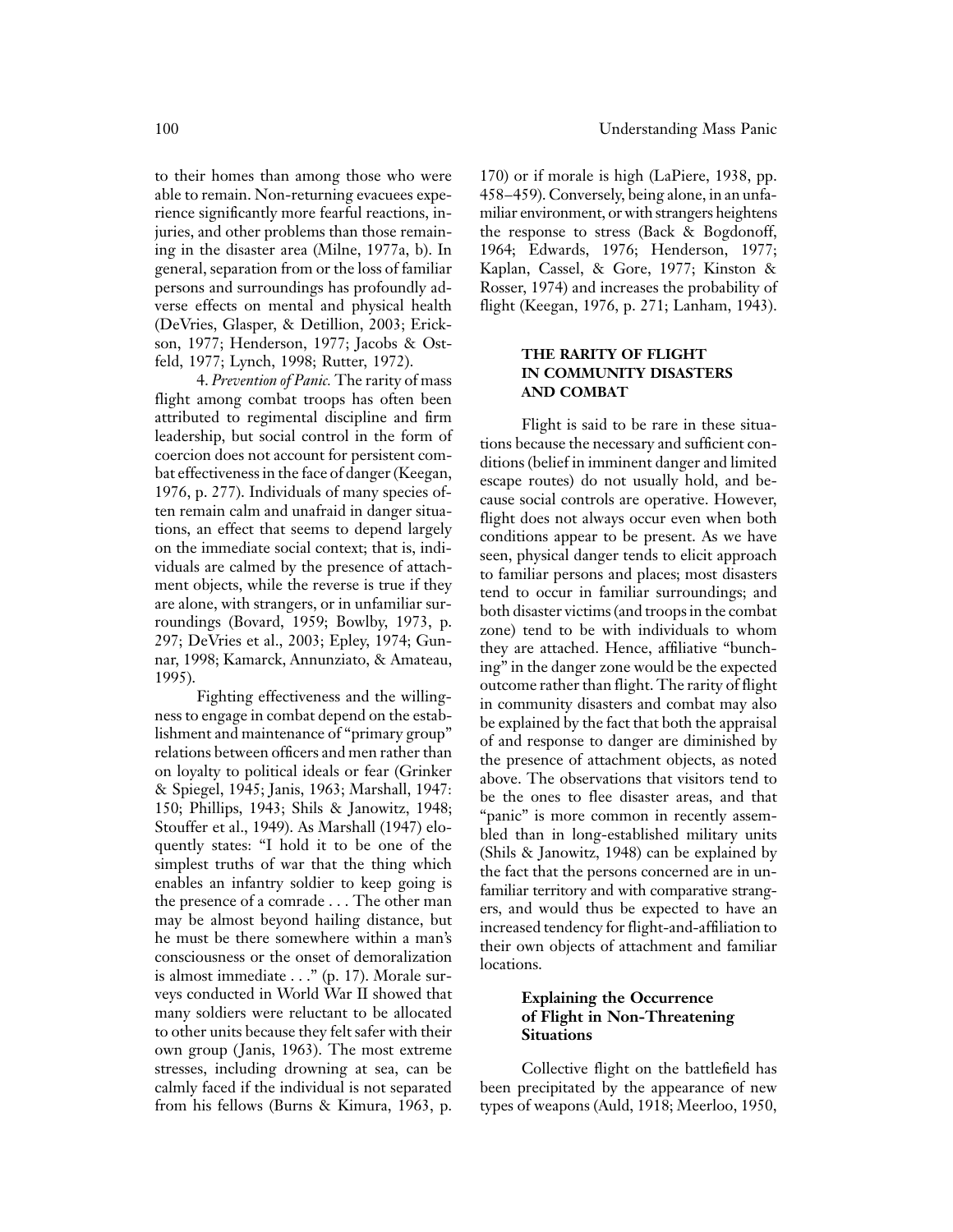sence of danger and in situations where escape 29), or because of the flight of a leader, entailroutes are virtually unlimited (Freud, 1922; ing the break-up of affectional ties (Schultz, Marshall, 1947; Schultz, 1964a, p. 11). Marshall 1964b). As a result, the individual flees because (1947) describes seven such incidents in World he suddenly feels alone and because his fears War II, and noted their common origin: are intensified. The difference between the

dents got its start. One or two or more men closing escape routes.<br>made a sudden run to the rear which others in

[*T]be initial flight itself creates*—as the remarks<br>of Marshall show—*a new set of necessary condi*-<br>tions for panic. To see someone running wildly<br>is prima facie evidence that he is seeking to<br>een noted that combat troop

after seeing others doing so believed that dan- separation is also a major determinant of affiliger was imminent and that escape routes were ative behavior as well as a common experience closing. This explanation cannot be entirely on the battlefield (Dasberg, 1976, p. 311), and discounted. However, the explanation dwells there is much evidence that attachment behavexclusively on what the initial flight means to ior occurs under such conditions. Individual the observer in terms of objective dangers to soldiers try to avoid being separated; they will be anticipated rather than what it means in go through danger to be reunited with their light of the observer's *relationship* to the fleeing unit, and tend to bunch together in combat individual(s), and it underemphasizes the nu- (Marshall, 1947, p. 340). ances of meaning that can arise when one or more men, in whom confidence and trust have **THE SOCIAL ATTACHMENT** 

A second hypothesis begins with the **IN DISASTERS** observation that strong affectional ties existing between the members of most military The social attachment model (Mawson, units make the danger of combat seem rela- 1978, 1980) represents a synthesis of the above tively slight. Panic arises because of the "loss observations and conclusions. Its central tenof the leader in some sense or other, the birth ets are as follows:

p. 49). However, flight can occur in the ab- of misgivings about him . . ." (Freud, 1922, p. theories is that group ties must "break down" [I]t can be laid down as a general rule that before external danger leads to flight. Hownothing is more likely to collapse a line of ever, when these ties have disintegrated, the infantry than the sight of a few of its num ... That was how each of these seven inci-<br>Hobbesian struggle for survival in the face of

made a sudden run to the rear which others in<br>the vicinity did not understand . . . [I]n every<br>case the testimony of all witnesses clearly de-<br>veloped the fact that those who started the by the observer as a threat to soci run . . . had a legitimate or at least a reasonable more specifically, as signaling abandonment excuse for the action. (pp. 145–146) and separation. Thus, we interpret the subsequent action of the observer not as an attempt Two explanations have previously been to escape real or imagined dangers but as an suggested for such cases. First, according to attempt to *maintain proximity* with those who Smelser (1963): started the run, including the group leader,

escape through limited exits . . . and that he cers—separated from family and familiar sur-<br>is anxious. Furthermore, this observed flight roundings—grow fiercely attached to each is anxious. Furthermore, this observed flight<br>is a precipitating event for the observer, and<br>gives rise to the belief that something fright-<br>ening is present, even though this "some-<br>thing" may not be identical to that whi thing" may not be identical to that which p. 109, but *see* Moskos, 1975, on the Vietnam caused the original flight. (p. 154) War; Dasberg, 1976; George, 1971; Janis, War; Dasberg, 1976; George, 1971; Janis, 1963; Little, 1964; Sohlberg, 1976; Stouffer Smelser proposes that those who ran et al., 1949; Teichman, 1977). The threat of

# been placed, behave contrary to expectations. **MODEL OF HUMAN BEHAVIOR**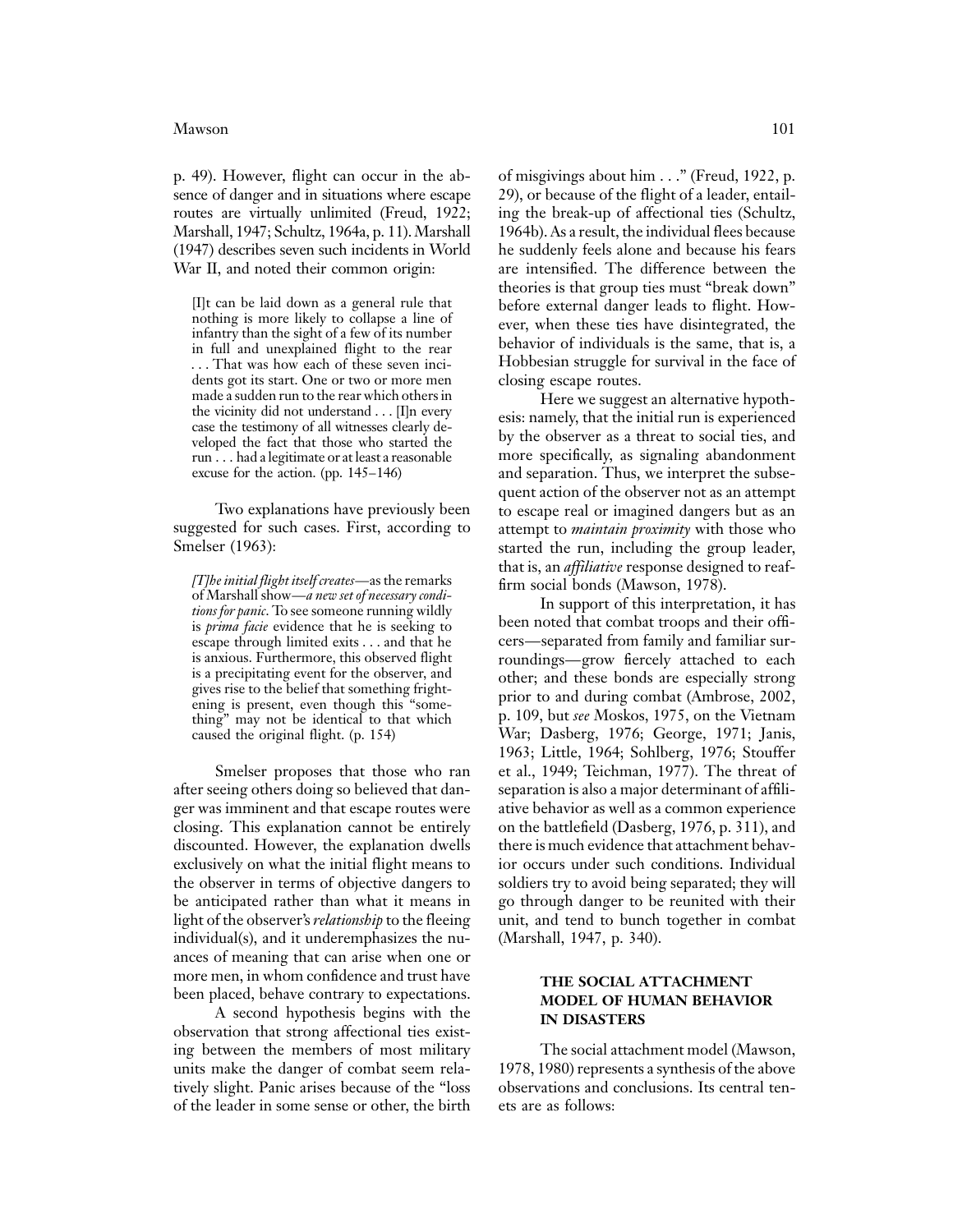- 
- away from danger and toward people and disasters (Figure 1).<br>and places viewed as familiar.
- and places viewed as familiar. **Outcome A—Affiliation** 3) The occurrence of flight-and-affilia-
- -
	- b. On the rare occasions when flight **Outcome B—Orderly Evacuation** does occur, individuals tend to **by Non-Residents** move away as a group, thereby
	-

individual and collective reactions to threaten- familiar environment. ing situations is proposed, combining the fac-<br>
tors of perceived degree of physical danger<br>
(*precipitating condition*) and levels of social sup-<br> **by Community Residents** port available in the situation (i.e., the presence Where the danger level is high (intense

1) Maintaining proximity to familiars is flight-and-affiliation depends largely on the sethe dominant motive in disasters, an verity of predisposing conditions. If precipitatintense expression of the fundamen- ing and predisposing conditions are subdivided, tally gregarious nature of human be- respectively, into two extremes—"anxiety verings. sus fear or terror" and "attachment figures pres-2) Flight can be considered the reverse ent/absent"—a fourfold typology of progresside of the coin of affiliative behavior, sively more intense responses emerges (labeled that is, one aspect of a more general Outcomes A, B, C, and D) that incorporates a response that involves movement wide spectrum of collective reactions to threats

tion depends not only on the per- Where the level of physical danger is ceived degree of danger but, more im- low (causing anxiety) and individuals are in portantly, on the social context, that the presence of attachment figures or objects, is, the location or whereabouts of fa- the threshold for flight-and-affiliation is high, miliar persons and places. **and flight from the vicinity is rare**; *the usual* 4) The presence of familiar persons influ- *outcome is increased attachment behavior*. This ences the perception of and response is the most common response to community to danger, in that fear is diminished by threats and disasters. Individuals tend to conproximity to attachment figures. tact relatives and friends and/or remain toa. In situations where individuals are gether at home. Other examples of Outcome close to attachment figures, not A are increased bunching activity among even the most severe environmen- troops in the combat zone, and the myriad tal threats ordinarily cause flight; everyday instances of attachment behavior the usual outcome is intense affilia- shown by children and adults in the face of tive behavior. mild threats (e.g., calling or going home).

maintaining proximity with at- Where the degree of danger is low, but tachment figures. individuals are alone or with strangers, the c. However, in situations where the threshold for flight-and-affiliation is still relaindividual is alone or with strangers, tively low, and *flight-and-affiliation of low inten*even mild threats can precipitate *sity would be expected to occur*. Such behavior is flight-and-affiliation to familiar per- often described not as panic but as orderly sons and locations at a distance. Flight or evacuation. Exemplifying Outcome B would be the flight-and-affiliative behavior of those temporarily away from home towards **TYPOLOGY OF RESPONSES** their own homes and families. At this level of **TO DISASTER perceived danger (which tends to be mini**mized or downplayed in the home environ-Based on the foregoing, a typology of ment), *local inhabitants* tend to remain in their

or absence of attachment objects) (*predisposing* fear or terror) but people are with familiars, *condition*). Whether a particular threat leads to *flight-and-affiliation occurs occasionally* in spite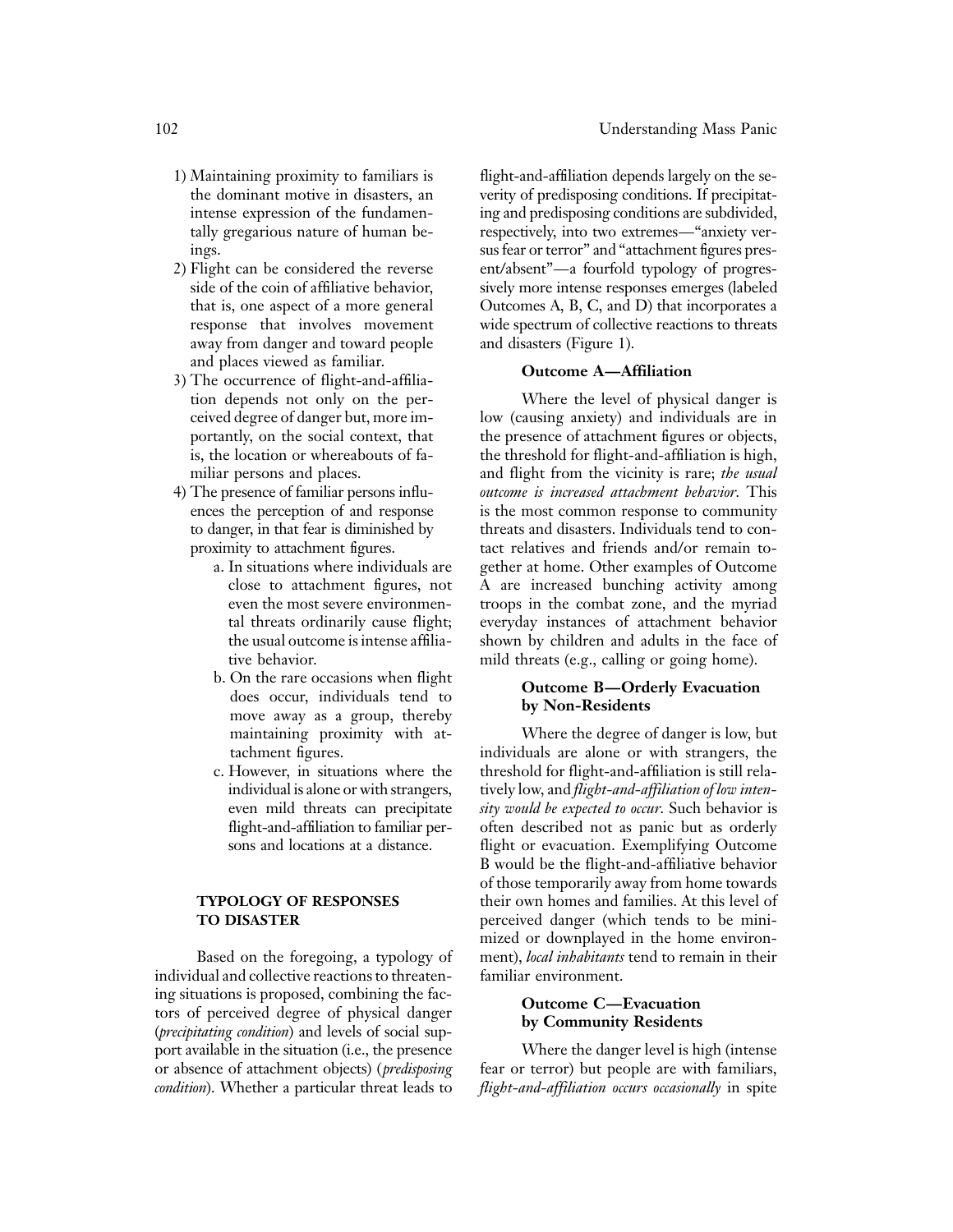## Mawson and the contract of the contract of the contract of the contract of the contract of the contract of the contract of the contract of the contract of the contract of the contract of the contract of the contract of the

|                                               | Present                                            | Absent                                               |
|-----------------------------------------------|----------------------------------------------------|------------------------------------------------------|
|                                               | <b>Outcome A:</b>                                  | <b>Outcome B:</b>                                    |
| Mild<br>(Anxity)                              | <b>Affiliation</b>                                 | <b>Orderly Evacuation by</b><br><b>Non-Residemts</b> |
|                                               | Increased attachment                               | Flight-and-affiliation of low                        |
|                                               | behavior, that is, individuals                     | intensity. Orderly movement                          |
|                                               | seek proximity with familiar                       | away from danger and toward                          |
|                                               | people and locations, as                           | the familiar, for example,                           |
|                                               | occurs in most community                           | evacuation by tourists in                            |
|                                               | disaters.                                          | "mild" community disasters                           |
|                                               |                                                    | and "bunching" among                                 |
|                                               |                                                    | combat troops.                                       |
| Perceived Degree of<br><b>Physical Danger</b> |                                                    |                                                      |
| (Precipitating Conditions)                    | <b>Outcome C:</b>                                  | <b>Outcome D:</b>                                    |
|                                               | <b>Evacuation by Community</b><br><b>Residents</b> | <b>Intense Flight-and-</b><br><b>Affiliation</b>     |
| Severe<br>(Fear, Terror)                      | As in Outcome A, or                                | Intense flight-and-affiliation,                      |
|                                               | occasional low-to-intense                          | that is, responses commonly                          |
|                                               | flight-and-affiliation, for                        | labeled "mass panic," as in                          |
|                                               | example, orderly evacuation                        | structural fires, and in                             |
|                                               | in major disasters: occasional                     | unattached or weakly                                 |
|                                               | "panic" in seasoned combat                         | attached combat units.                               |
|                                               | units due to the appearance                        |                                                      |
|                                               | of new weapons.                                    |                                                      |
|                                               |                                                    |                                                      |

## Location of Attachment Figures (Predisposing Conditions)

*Figure 1.*

Typology of individual and collective reactions to threat and disaster (Outcomes A–D), based on a combination of precipitating conditions—degree of physical danger, ranging from anxiety ("mild") to fear and/or terror ("severe") and predisposing conditions—the whereabouts of attachment figures (physically present or absent).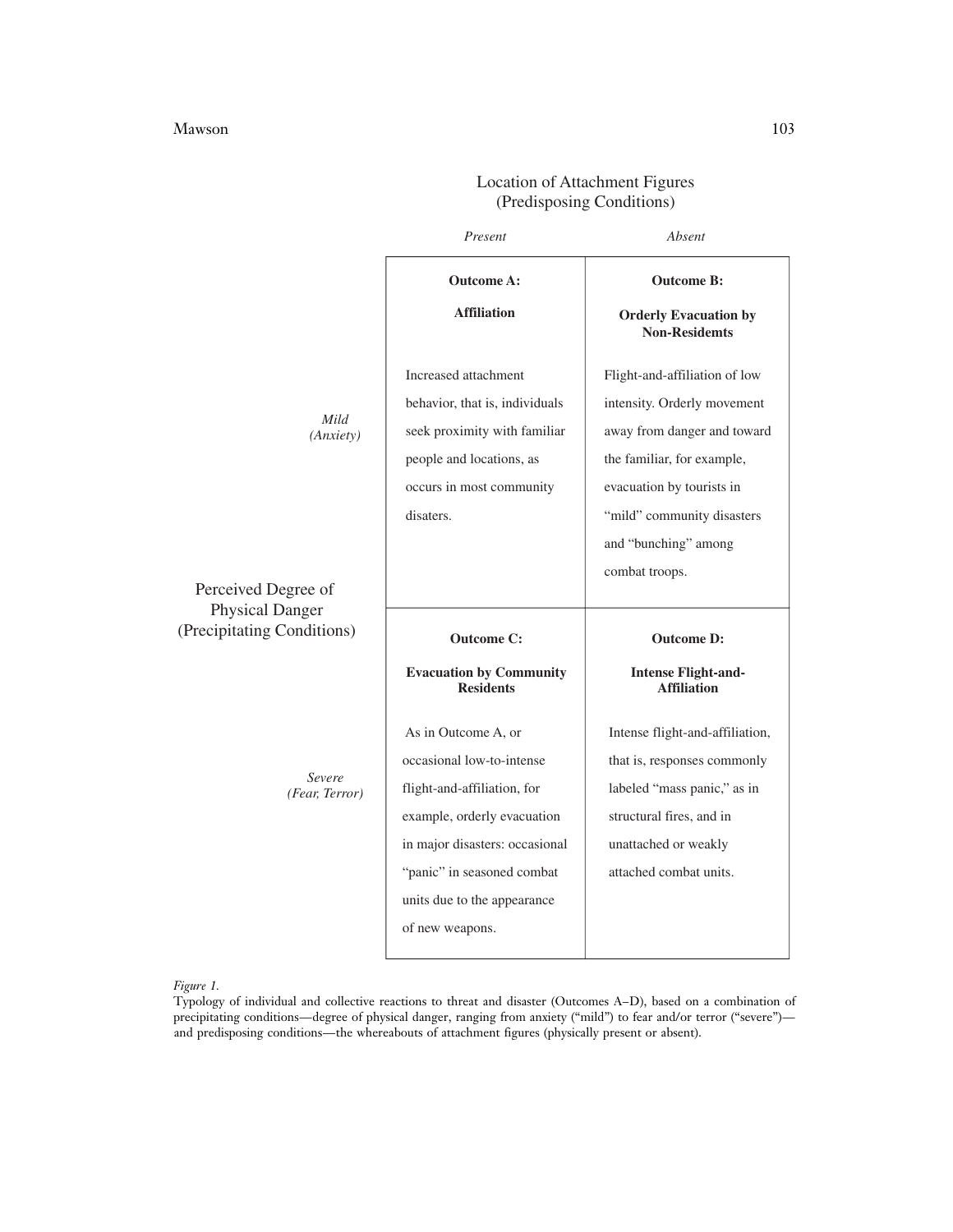places in the danger zone. In such cases, indi- locations such office buildings (and especially viduals tend to evacuate as a group, either homes), people would be expected to show a as families or neighborhood groups, thereby tendency to increase their attachment behavkeeping close together. The intensity of egress ior within the structure (Outcome A) rather depends on the magnitude and imminence of than evacuating it (Outcome C). Affiliative the threat. Examples of Outcome C include tendencies would presumably be shown paroccasional "panics" in seasoned military units ticularly strongly by children in their own in the face of overwhelming or unexpected homes, and perhaps also by the frail elderly. In danger, and large-scale community evacua- fact, research is needed to determine whether tions during major fires or other disasters. young children are more apt to engage in at-

ing fear or terror) and individuals are either numerous manifestations of attachment bealone or with strangers, *flight-and-affiliative* havior to persons and places within the struc*behavior of high intensity would be expected to* ture, b) a widespread tendency to downplay *occur*. This response is often described as "mass the danger, c) a general reluctance to evacuate, panic." Examples include the classic, entrap- d) prolonged delays in departure, and e) far panic." Examples include the classic, entrapment-type "panics," together with cases of less precipitous and intense escape behavior flight-and-affiliation in combat units where than if the fire had occurred in an unfamiliar attachments between individuals are either location. Several observations on behavior weak or nonexistent and where, in effect, each during and after a fire in an apartment building person experiences the stress of combat as an in Winnipeg, Canada, support these predicisolated individual. In these types of situations, tions (Scanlon, 1979): dight-and-affiliation sometimes takes the<br>form of highly individualistic and competitive<br>behavior. However, such behavior can be<br>viewed as an attempt to seek proximity and<br>contact with *distant* attachment objects. Im-<br>med

Aspects of the typology can be illus-<br>trated by noting the importance of the social<br>context in understanding collective responses<br>to different types of structural fire. In the case<br>of fires in theaters and clubs, people ge the theater (Outcome D) would therefore be In his review of the literature on behavthe expected behavior pattern. On the other ior in fire, Bryan (1986) cites numerous obser-

of exceptionally strong bonds to persons and hand, in the case of fires occurring in familiar tachment behavior under such conditions and **Outcome D—Intense Flight-** whether this may account, in part, for the **and-Affiliation** increased susceptibility of children to injury and death in residential fires. In residential Where the danger level is high (induc-<br>fires in general, the model would predict a)

- 
- 
- 
- senses, some people decided not to **EXECTURAL FIRES** evacuate immediately... more than half took their time leaving";<br> **STRUCTURAL FIRES** • "Some people, despite hearing an alarm,
	-
	-
	-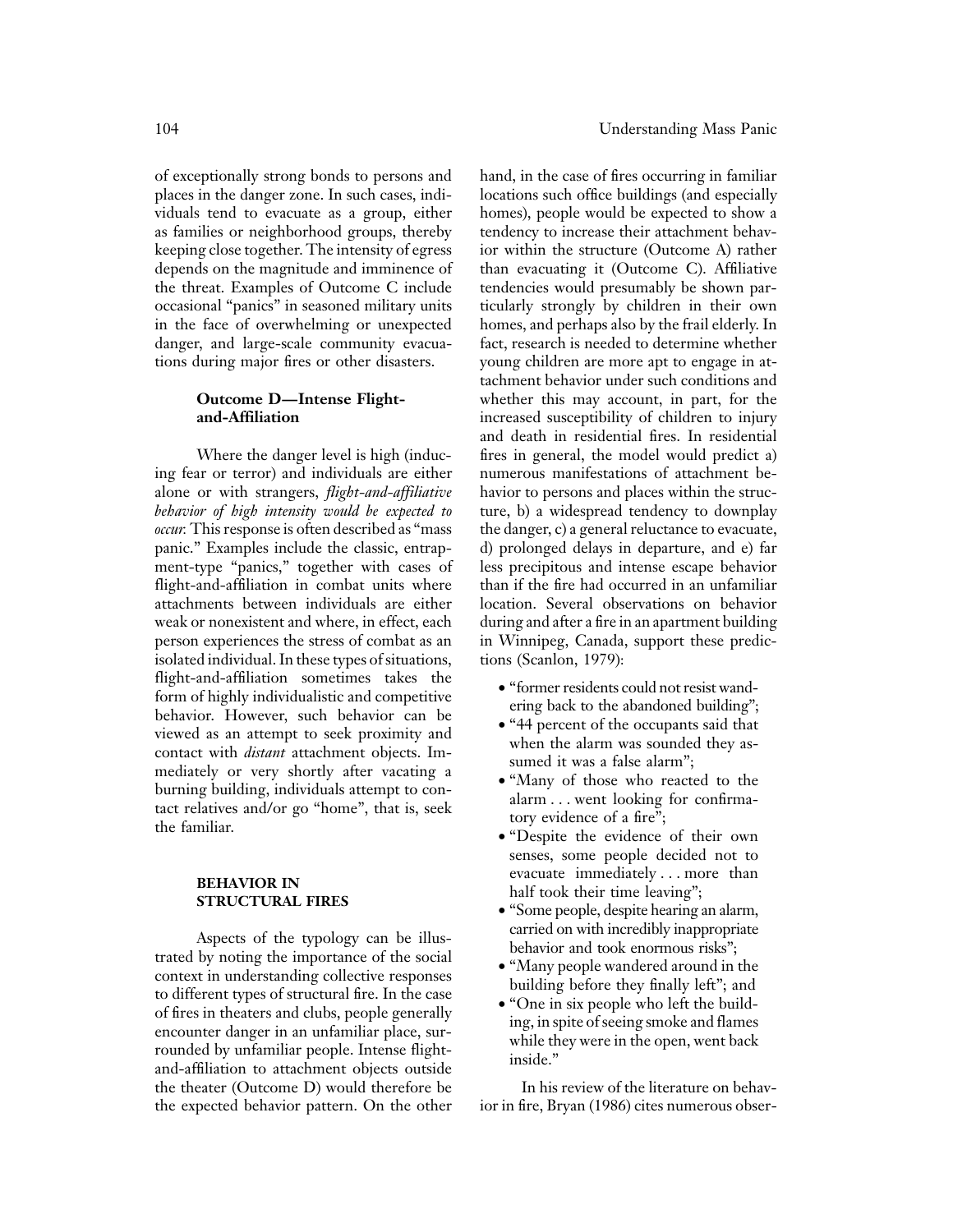vations consistent with social attachment direction of movement in the area was based theory. on a combination of the person's role (and

model of group behavior in emergencies has also analyzed by Sime. He found that all of been formally tested in a number of studies. the 13 people in the MSB who died were Noting that the "panic model" assumes that attached to their groups when alerted to the escape involves a homogeneous mass of people fire, but "[t]hese groups evidently delayed competing for limited exits, whereas the "affil- their departure. In trying to escape in groups iative" model predicts that individuals with ... these people were caught by the encroachclose ties first seek and find each other and ing smoke and flames" (Sime, 1983, p. 38). then attempt to escape as a group, Sime (1983, Affiliative behavior increased the danger to the 1985) studied responses to fire in a large resort family groups because the latter were slower to complex (Summerland) in the United King- escape. On the other hand, separated individdom based on accounts collected from 500 uals were quicker to respond to the ambiguous survivors. About 3,000 vacationers were pres- cues by escape behavior and hence none was ent and 50 people died. Accounts of the fire seriously injured. Thus, group ties and affiliaand behavior in the fire, collected from survi- tive patterns of behavior in entrapment situavors by the police, formed the basis of the tions created by building fires can increase the study. This was a classic entrapment situation risk of injury and death to attached individuals in which a complete breakdown of psychologi- by delaying their departure. cal ties would have been expected on the In a study of the evacuation behavior of "panic" model. However, about 50 percent of occupants of the former World Trade Center those in the sample who were initially sepa- following the explosion on February 26, 1993, rated from primary group members managed based on interviews with 350 participants, and 73 percent escaped with one or more evacuating groups comprising a high proporgroup members (79 percent were members of tion of acquainted persons with deep social ties families). Consistent with the social attach- were the slowest to begin evacuating. Other ment model, mixed-group members were less research consistently shows that people are likely to stay together in intact groups while slow to react to initial warnings and wait to to re-form into intact groups unless they had & Mileti, 1991; Perry, 1994). In high-rise family group attachments somewhere in the buildings, a lethargic reaction is usually obbuilding. Supporting the notion that move- served in response to fire alarms, voice comment toward familiar persons and places char- munication instructions, or even initial cues acterizes flight behavior, most of those studied of a fire, and occupants are generally reluctant headed toward the familiar main entrance. A to leave their floor (Proulx, 1999). detailed analysis of behavior in one area of the In the Beverly Hills Supper Club fire building (Marquee Show Bar—MSB) showed in Southgate, Kentucky, in May 1977, which that individuals who were separated from their resulted in 165 fatalities, social ties existing group had positioned themselves near, and left among the occupants of the club (family, sonear, the entrance they were familiar with; cial, and occupational ties) profoundly influrestaurant staff left by *their* familiar route to enced behavior in the fire. A high level of work (the fire exit staircase); and most of the assistance and civility was shown to others, separated individuals had positioned them- and it was concluded that the data supported

hence familiarity with a particular escape route), affiliative ties to individuals who were **RESEARCH ON THE SOCIAL** in another location in the building, and conse-**ATTACHMENT MODEL** quent proximity to one exit or the other. The contribution of group ties to deaths and injur-The social attachment ("affiliative") ies resulting from the Summerland fire was

to escape with the rest of their primary group, Aguirre, Wenger, & Vigo (1998) found that escaping, and separated individuals did not try evacuate with their primary group (Fitzpatrick

selves close to the familiar entrance. Thus, the a "social organization" rather than a "social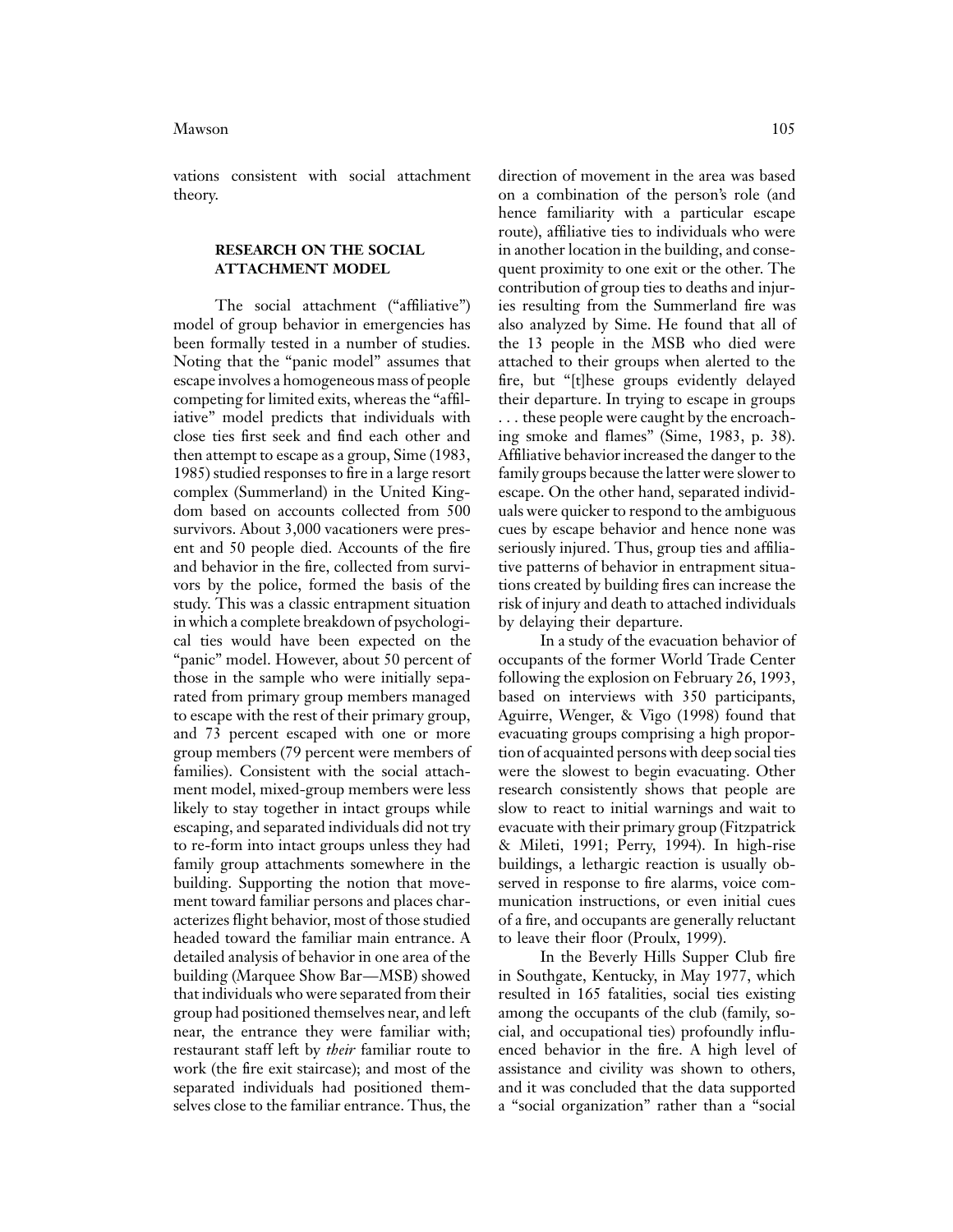in 1994, 851 passengers and crew died and p. 132). only 137 (14%) survived. The high fatality rate was due to the rapid sinking of the vessel, coupled with physical barriers to escape **RESPONSE TO** caused by severe listing. This made it virtu- **NUCLEAR ATTACK** ally impossible for family members or the crew to help one another. However, eyewit- It is uncertain how the general populaness testimony revealed that people tried to tion would respond to an unprecedented act form human chains by holding on to one of terrorism using biological, chemical, or nuanother's legs in the struggle to reach the clear weapons. The nuclear bombings of Hiupper deck, and great efforts were made to roshima and Nagasaki in 1945 may provide provide mutual aid. There were also many a guideline. Some reports gave accounts of accounts of men fleeing with wives, mothers, confusion, hysteria, and mass flight (U.S. Straor girlfriends, and of people attempting to tegic Bombing Survey, 1946, p. 28; Avalon stay together during the escape (Cornwell et Project, 1996–2003, ch. 23); however, these al., 2001). were not the typical behavioral responses of

the World Trade Center in September 11, hazardous conditions resulting from radioac-<br>2001, 480 first-person accounts were collected ive substances in the immediate environment, 2001, 480 first-person accounts were collected from survivors about their evacuation, of which but initial evacuations by survivors were car-324 accounts were available for analysis (Proulx, ried out calmly and in an organized way. The 2003). As many as 83 percent judged the situa- unexpected calmness of disaster victims has tion to be very serious in the first few minutes been termed "post-disaster utopia" (Cuthberafter the strike. Yet despite seeing flames, tson & Nigg, 1987, pp. 444–462). As in most smoke, or falling paper, only 55 percent of the disasters, people expressed a longing for the survivors evacuated immediately; another 13 familiarity of home and sought out other surpercent stopped to retrieve belongings, and vivors. One woman stated that "she struggled 20 percent secured files and searched floors to her feet and joined a band of other survivors before evacuating. Initially, eight percent de- .... Home, she had to get home ..." (Kurzcided to stay but changed their minds, and man, 1986, pp. 14, 413–114). Survivors were four percent were trapped due to collapsing described as attempting to leave the city to ceiling and walls, but then managed to escape. get to the suburbs, but most people lived in Many commented on how calm and helpful the suburbs and were trying to get home. the occupants were during the evacuation They were seeking the familiar rural or subur- (http://irc.nrc-cnrc.gc.ca). ban communities where they lived and where

9/11 attacks on the World Trade Center and ple were going in that direction and so I sup-Spana, 2003) similarly discounted long-held many people assembled into groups and evacviews that terrorist attacks would cause mass uated in an organized manner (Lifton, 1967, panic and social disorder (DiGiovanni, 1999; pp. 20, 21–40). Similar accounts of responses Stern, 1999; WHO, 1970). On the contrary, a to the bombings were given, mentioning acts broad range of positive public responses were of bravery and the strong sense of companionnoted, including rescue work, volunteering, ship that developed among the survivors as providing resources, and donating blood, indi- they came together and returned to their cating that "health and safety professionals homes (Barker, 1985; Linner, 1995; Wyden,

breakdown" model of behavior in fire (Fein- need to reassess their assumptions about the berg & Johnson, 2001; Johnson, 1988). public's capacity to respond constructively When the *M/V Estonia* car ferry sank after a terrorist attack" (Schoch-Spana, 2003,

Following the more recent attack on survivors. Both cities were evacuated due to Other reviews of behavior following the the bombs' effects were not felt. "All the peo-Pentagon and the subsequent anthrax letter pose I was taken into this movement and went mailings (Glass & Schoch-Spana, 2002; Schoch- with them," said one survivor, implying that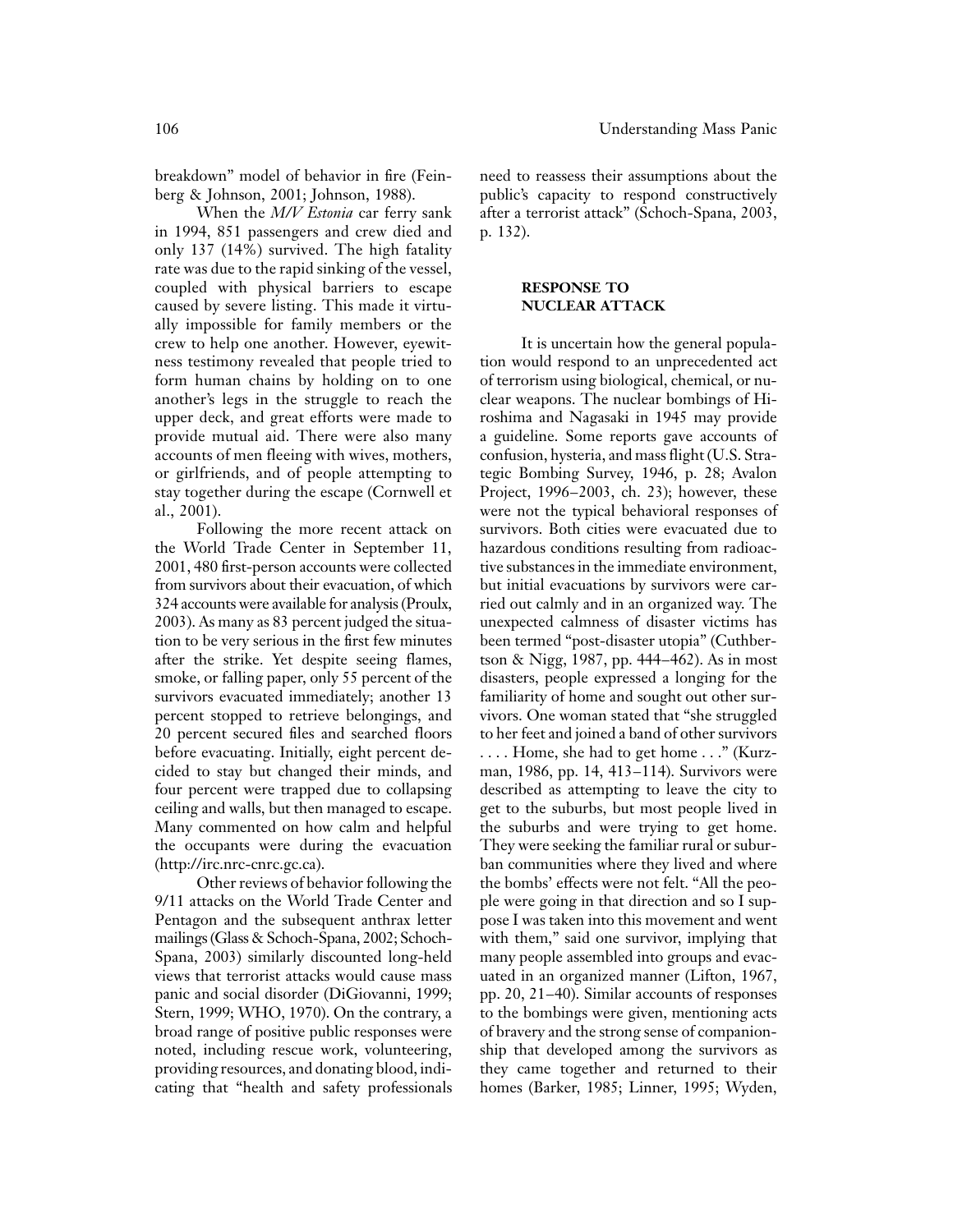the atomic bomb) related their experiences on familiar but which may not necessarily be oba video (*Hiroshima Witness*, 1990) produced by jectively safe. We have suggested that some the Hiroshima Peace Cultural Center. These military "panics" occurring in the apparent graphic personal descriptions of events in Au- absence of physical threat or danger, but triggust 1945 show that although most survivors gered by the sudden departure of one or more were terrified and in a state of shock, their men to the rear, may in fact be affiliative reoverriding goal was to be reunited with famil-<br>iar people and surroundings. One witness, ment by or separation from comrades. iar people and surroundings. One witness, Hiroko Fukada, stated that he "went out of The occurrence of flight-and-affiliation the building because I thought it would be depends mainly on the social context and, dangerous to stay inside. Soon I found soldiers more particularly, on the whereabouts of fawalking in this direction. I was with my friends miliar persons (i.e., attachment figures); their and we thought it would be safe to go with presence has a calming effect and reduces the soldiers, and so we (did) . . ." This account probability of flight-and-affiliation, while their shows neither hysteria nor panic but calm de- absence has the opposite effect. Combining cision-making and a desire for companion- the factors of perceived physical danger and ship. the location of attachment figures, and catego-

Until recently, mass panic (and/or vio- sponses to threat and disaster. lence) was thought to be the natural response Studies of collective behavior in disasto physical danger and perceived entrapment. ters thus show that fear tends to be minimal However, contrary to the "panic" or social and expressions of mutual aid predominate. breakdown model of collective behavior, the On the negative side, however, people in groups typical response to a variety of threats and of familiars are generally slow to react to initial disasters is not to flee or attack but rather warnings, slow to leave work areas, and wait affiliation, that is, to seek the proximity of to assemble with their primary group before familiar persons and places; moreover, separa- evacuating. Thus, evacuation may be so detion from attachment figures is a greater layed that survival is threatened. In certain stressor than physical danger. Multiple social situations, such as structural fires, the tenties existing among participants in disaster sit- dency to seek the familiar in the face of immiuations profoundly influence behavior. Men nent physical danger can have disastrous conflee with their wives, families, or girlfriends, sequences in terms of increasing the risk of and attempt to stay together during escapes. severe injury or death. Ironically, because Nor do employees abandon their responsibili- tendencies toward hysteria and mass panic on ties toward patrons. A high degree of civility is the part of the public are widely assumed, shown, and heroic efforts are made to provide officials are often reluctant to issue warnings, mutual aid and assistance. or delay doing so, for fear of causing panic

terms of an alternative, "social attachment" or sufficient information can result in entrapmodel of behavior that recognizes the funda- ment and death as a result of inactivity or mentally gregarious nature of human beings active attachment behavior. Thus, from a puband the primacy of attachments. In the rela- lic health or safety point of view, the problem tively rare instances where flight does occur, in disasters is not that people tend to panic the latter can be viewed as one aspect of a and act precipitously in response to danger, more general affiliative response that involves but that people typically delay or fail to take escaping *from* certain situations and moving appropriate evasive action when it is needed.

1984, p. 255). Many *hibakushas* (survivors of *toward* other situations that are perceived as

rizing them respectively as "mild/severe" (i.e., anxiety versus fear or terror) and "present/ **CONCLUSIONS** absent," results in a fourfold typology that encompasses a wide spectrum of collective re-

Such observations can be understood in (Sime, 1980). Yet delays in providing correct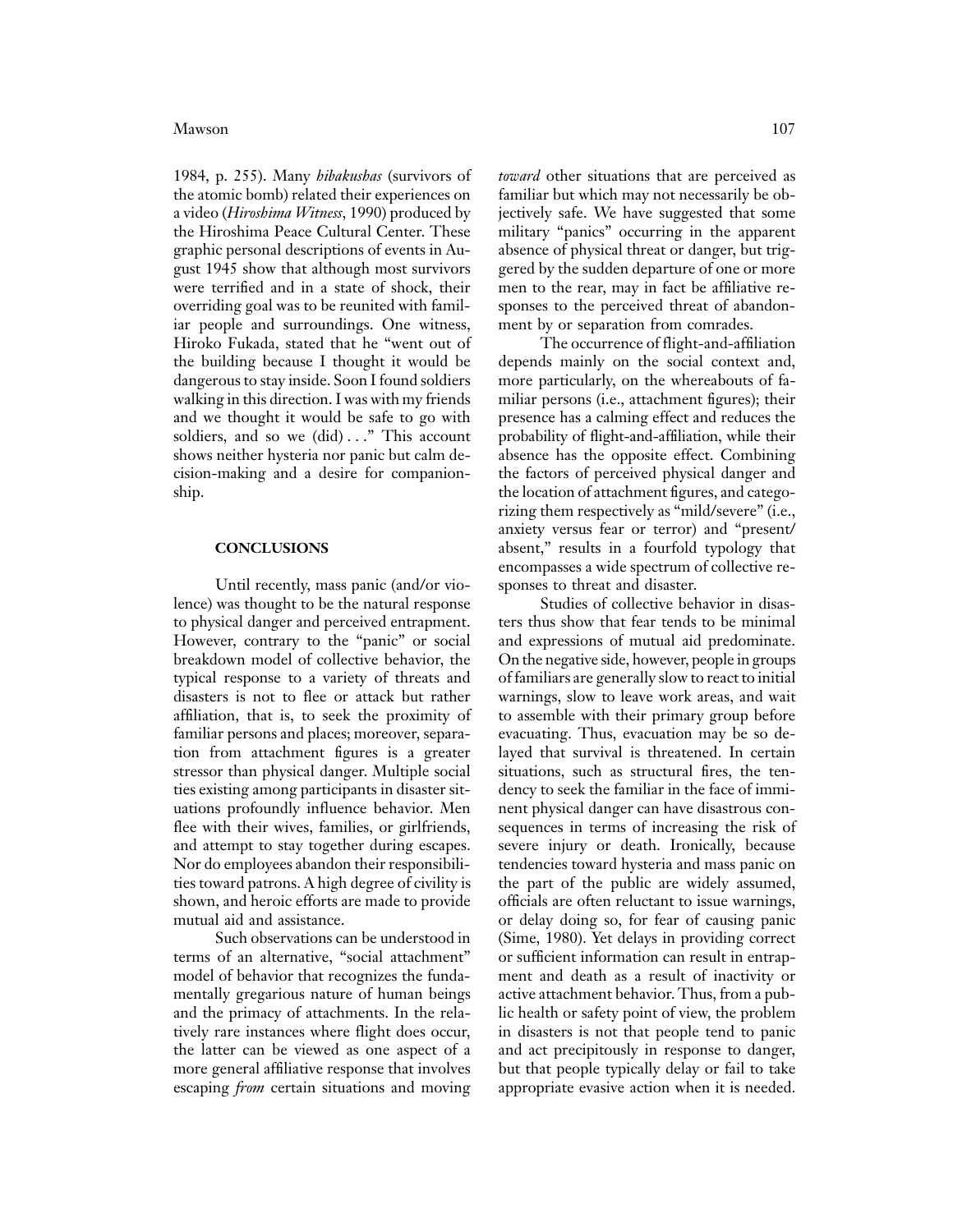explosion of research interest in human bonds human growth, development, and social funcand the way in which they modulate the effects tioning as well as health and longevity. of environmental stress and influence health We have seen that close personal relaand social behavior (Beatson & Taryan, 2003; tionships strongly determine individual and Berkman, Glass, Brissette, & Seeman, 2000; collective responses to threat, but the policy Bowlby, 1969, 1973; Brown et al., 1975; Cobb, implications of the social attachment model 1976; Henderson, 1977; Kaplan et al., 1977; for public health and safety remain largely Kiritz & Moos, 1974). Under a variety of unexplored, for example, with respect to fire stressful conditions, individuals approach fa- safety and all aspects of preparedness, includmiliar persons and places and are calmed by ing counterterrorism. It remains now to apply their presence. In sociological terms, there is the social attachment model of behavior in an increase in "we-feeling," solidarity and mo- disaster, as well as observations indicating that rale, but also a parallel increased sensitivity people generally show an unexpectedly strong to perceived deviance and a tendency toward capacity to organize and respond positively social exclusion, scapegoating, and hate crime and unselfishly under such conditions, such (Taintor, 2003). The study of responses to as, providing valuable back-services for overstress thus provides clues for understanding worked "first-responders." As recently emphahuman bonds and behavior, the dynamics of sized (Glass & Schoch-Spana, 2002; Schochwhich are more difficult to observe under non- Spana, 2003; http://www.upmc-biosecurity. emergency conditions. Collective social phe- org/pages/events/peoplesrole/ursano/ursano\_ nomena, long considered a backwater of soci- trans.html), these findings need to be incorpoology, can be seen as continuous with—and as rated into new models of health education and illustrating—a broader model of human social promotion so that community ties and behavior that emphasizes the primacy of at- strengths can be actively harnessed by public tachments, not in the Durkheimian sense health and other governmental agencies to (Mawson, 1970), in which social relationships prepare and respond more effectively to future "restrain" an inherently selfish human nature, disasters and possible terrorist attack. but in a profoundly interactionist sense in

In recent decades, there has been an which attachments are essential for normal

## **REFERENCES**

test of the emergent norm theory of collective be-<br>
In P. H. Leiderman & D. Shapiro (eds.), *Psychobio-*<br> *In P. H. Leiderman & D. Shapiro (eds.), Psychobio-*<br> *logical Approaches to Social Behavior*: Stanford, CA:

Stanford University Press.<br>Alloway, T., Pliner, P., & Krames, L. (eds.) (1977).<br>Attachment behavior: Advances in the study of commu-<br>Baker. G.W.. & Chapmar *Attachment behavior: Advances in the study of commu-* Baker, G.W., & Chapman, D.W. (Eds.). (1962).

Auld, S.J.M. (1918). *Gas and flame in modern war-* Bates, F.L. (1963). *The social and psychological conse-*

Avalon Project: The Atomic Bombings of Hiro-<br>shima and Nagasaki. The Avalon Project at Yale National Research Council. Law School. Lillian Goldman Law Library, New Beatson, J., & Taryan, S. (2003). Predisposition to Haven, CT, 1996–2003. http://www.yale.edu/law depression: The role of attachment. *Australian and* Haven, CT, 1996–2003. http://www.yale.edu/law depression: The role of attachment. *Australian and* web/avalon/abombmp24.htm (accessed November *New Zealand Journal of Psychiatry, 37(2), 219–225.*<br>3, 2003).

Aguirre, B.E., Wenger, D., & Vigo, G. (1998). A responses to leadership, conformity, and deviation. havior. *Sociological Forum, 13*(2), 301–311. *logical Approaches to Social Behavior.* Stanford, CA:

*Man and society in disaster.* New York: Basic Books.

Ambrose S.E. (2002). *To America: Personal reflections* Barker, R (1985). *The Hiroshima maidens: A story of courage, compassion, and survival*. New York: Viking.

*quences of a natural disaster.* Disaster Study No. 16.<br>Washington, DC: National Academy of Sciences,

Berkman, L.F., Glass T., Brissette, I, & Seeman,<br>Back, K.W., & Bogdonoff, M.D. (1964). Plasma T.E. (2000). From social integration to health: Dur-T.E. (2000). From social integration to health: Dur-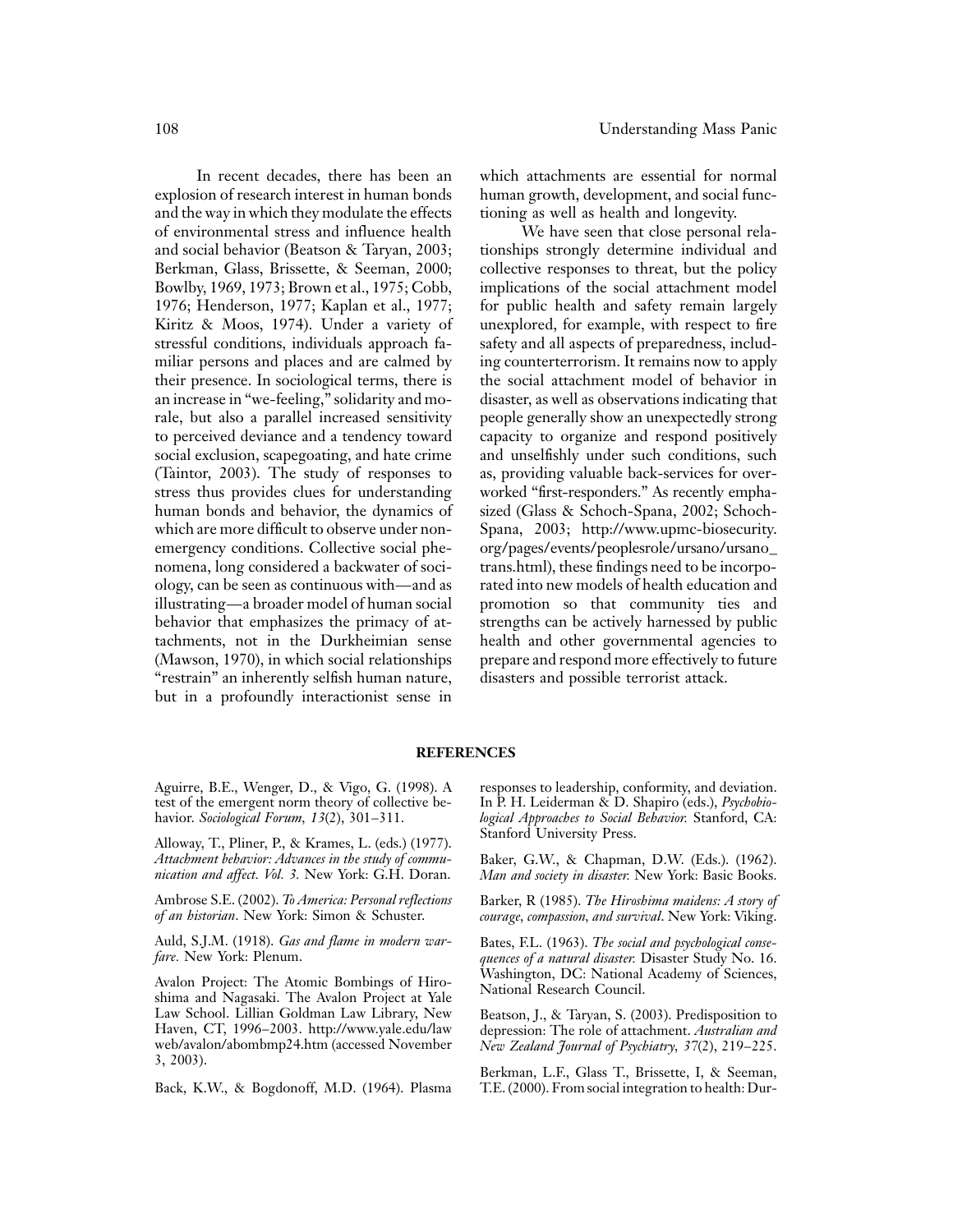## Mawson and the contract of the contract of the contract of the contract of the contract of the contract of the contract of the contract of the contract of the contract of the contract of the contract of the contract of the

*cine, 51,* 843–857. life stress. *Psychosomatic Medicine, 38,* 300–314.

*Beverly Hills Supper Club Fire.* Boston, MA: National Fire Protection Agency.

*ters, 19, 5–25.*<br> *factors* in the emotional reaction of children to Cuthbertson, B. & Nigg, J. (1987). Technological factors in the emotional reaction of children to Cuthbertson, B. & Nigg, J. (1987). Technological disaster. *American Fournal of Psychiatry*. 113, 416– disaster and the nontherapeutic community. *Envi*disaster. *American Journal of Psychiatry*, 113, 416– 422. *ronment and Behavior, 19*, 444–462.

saster: A preliminary model: *Mass Emergencies*, 1, 267-277.

*American Journal of Psychiatry, 156*, 1500–1505. Bovard, E. (1959). The effects of social stimuli on the response to stress. *Psychological Review*, 66, 267– DeVries, A.C., Glasper, E.R., & Detillion, C.E.

Bowlby, J. (1969). Attachment and loss, Vol. 1: Attach-

Bryan, J.L. (1985). Convergence custers: A phe-<br>nomenon of human behavior seen in selected high-<br>rise building fires. *Fire Journal*, 79(6), 27–30,<br> $\frac{27-30}{3}$ ,

of aversive stimulation by the presence of compan-<br>E. Cote (ed.), *Fire Protection Handbook* (16th ed.),<br>(pp. 17–31). Quinby, MA: National Fire Protection Erickson, K.T. (1977). *Everything in its path*. New (pp. 17–31). Quinby, MA: National Fire Protection Association. York: Simon & Schuster.

human behavior in fire. *Fire Protection Journal*, 16, 4–10.

that bind: A macro-level approach to panic. *Interna-* sory deprivation. In N. Burns, R. Chambers, & E. Hendler, (eds.), *Unusual environments and human tional Journal of Mass Emergencies and Disasters, behavior*. New York: Collier-Macmillan.

Foreman, P. (1953). Panic behavior. *Sociology and* Cantril, H., Gaudet, H., & Herzog, H. (1940). *Social Research, 37,* 295–304. *The invasion from Mars.* Princeton, NJ: Princeton University Press. Form. W.H., & Nosow, S. (1958). *Community in*

*disaster.* New York: Harper. Chandessais, C. (1971). *Etude de la panique sur le terrain.* Paris: Institute International der Feu Freeman, C.D., & Cooper, D. (1940). *The road to*

kheim in the new millennium. *Social Science & Medi-* Cobb, S. (1976). Social support as a moderator of

Best, R.L. (1977). *Reconstruction of a tragedy: The* Cornwell, B., Harmon, W., Mason, M., Merz, B., & *Beverly Hills Supper Club Fire.* Boston. MA: National Lampe, M. (2001). Panic or situational constraints? International Journal of Mass Emergencies and Disas-<br>ters, 19, 5–25.

Bolin, R. (1976). Family recovery from natural di-<br>saster: A preliminary model: Mass Emergencies 1 relation to mental breakdown in battle. Israeli An-267–277. *nals of Psychiatry and Related Disciplines, 14*, 307–321.

Boring, E. (1945). *Psychology for the armed forces.* DiGiovanni, C. (1999). Domestic terrorism with Washington, DC: The Infantry Journal. chemical or biological agents: Psychiatric aspects.

277.<br>
<sup>2</sup>27. (2003). Social modulation of stress responses. *Physi-*<br>
<sup>277</sup>. (2003). Social modulation of stress responses. *Physi-*

*ment.* London: Hogarth. **Dollard, J. (1944)**. *Fear in battle*. New Haven, CT:

Bowlby, J. (1973). Separation, anxiety, and anger, Vol.<br>2: Attachment. London: Hogarth.<br>Brown, G.W., Bhrolchain, M.N., & Harris, J. Family, 30, 434–451.<br>(1975). Social class and psychiatric disturbance

among women in urban population. *Sociology*, 9,<br>225–254.<br>Brown, R.W. (1954). Mass phenomena. In G. Lind-<br>Brown, R.W. (1954). Mass phenomena. In G. Lind-

Brown, K. W. (1997). Wass phenomena. In G. Ema-<br>
zey (ed.). *Handbook of social psychology*, Vol. 2, Edition<br>
1, (pp. 833–876). Reading MA: Addison-Wesley.<br>
Bryan, J.L. (1985). Convergence clusters: A phe-<br>
February J.C. (

86–90. Epley, S. (1974). Reduction of the behavioral effects<br>  $\Gamma$  1. (1996) II and the state of aversive stimulation by the presence of compan-

Bryan, J.L. (2002). A selected historical review of Erickson, K.T. (1995). *A new species of trouble: Ex-*<br>human behavior in fire. *Fire Protection Journal*, 16. *plorations in disease, trauma, and community*. New York: W.W. Norton.

Burns, N., & Kimura, D. (1963). Isolation and sen- Feinberg, W.E., & Johnson, N.R. (2001). The ties

Cannon, W.B. (1929). *Bodily changes in pain, hunger*, Fitzpatrick, C., & Mileti, D.S. (1991). Motivating fear and rage (2d ed.). New York: Appleton, Cen-<br>tury, Crofts. (2014). New York: Appleton, Cen-<br>Emergencies and Disa

Bordeaux. New York: Cresset Press.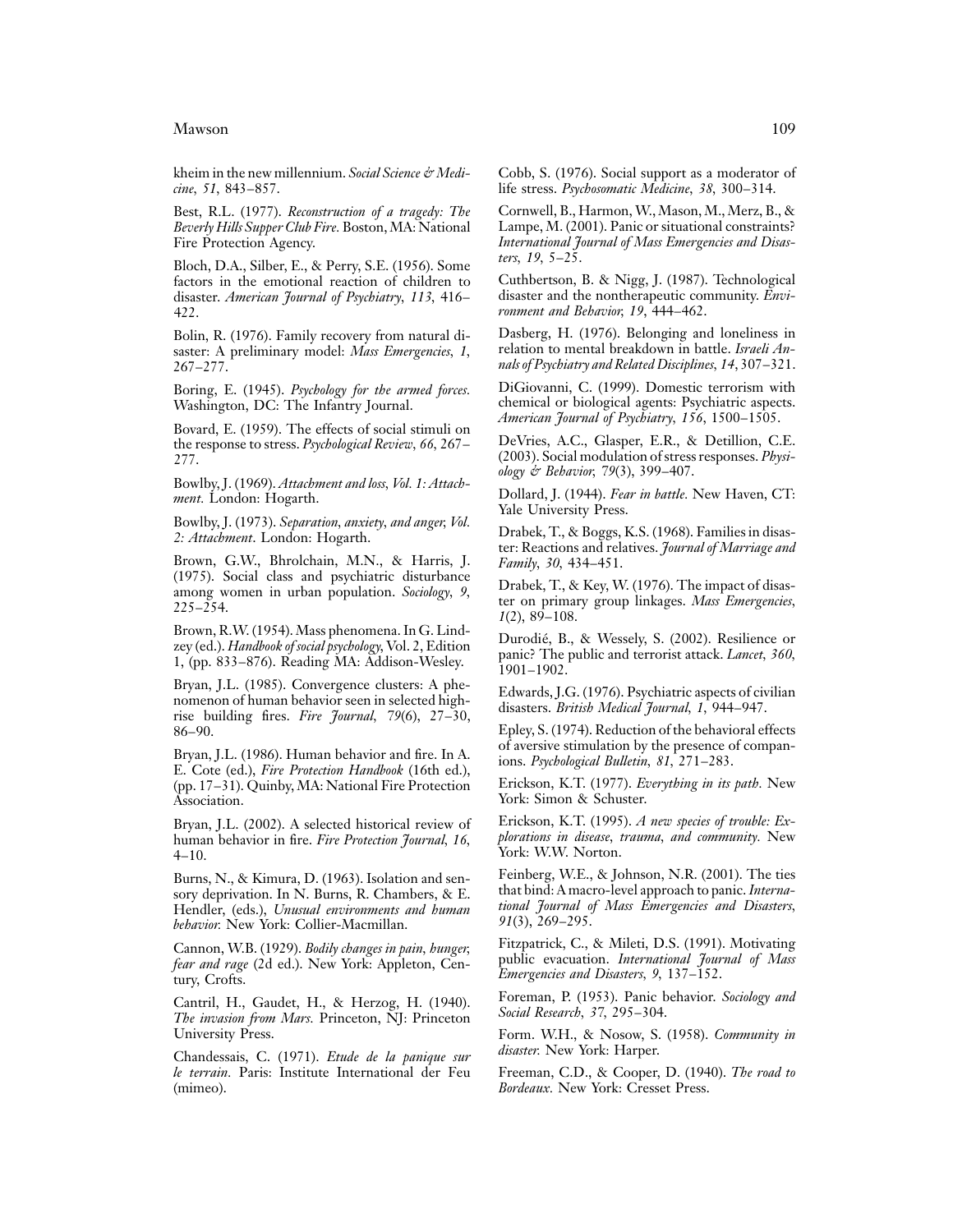*of the ego.* London: Hogarth. review of the mortality of bereavement. *Psychoso-*

Freud, D., & Burlingham, D. (1945). *War and chil-* matic Medicine, 39, 344–357.<br> *dren*. New York: Medical War Books. Janis, I.L. (1963). Group iden

ditions of external danger. *British Journal of Medical*<br>studies of human behavior in disaster. *Journal of Psychology, 36,* 227–238.<br>Janis, I.L. (1971). *Stress and frustration*. New York:

Fritz, C.E., & Williams, H.B. (1957). The human being in disaster: A research perspective. *Annals of* Janis, I.L., & Leventhal, H. (1968). Human reac-<br>the American Academy of Political and Social Science, tions to stress. In E.F. Borgatta & W.W. Lambert *the American Academy of Political and Social Science,* tions to stress. In E.F. Borgatta & W.W. Lambert

George, A.L. (1971). Primary groups, organiza-<br>
tions and military performance. In R.W. Little & Janis, I.L., Chapman, D.W., Gillin, J.P., & Spiegel, tions and military performance. In R.W. Little & M. Janowitz (eds.), *Handbook of military institutions*.

Glass, A. J. (1954). Observations upon the epidemi-<br>ology of mental illness in troops during warfare. Johnson, N.R. (1987). Panic and the breakdown of ology of mental illness in troops during warfare. In *Symposium on Preventive and Social Psychiatry* (pp. social disorder: Popular myth, social theory, empir-185–197). Washington, DC: Walter Reed Army ical evidence. *Sociological Focus, 20,* 171–183.

panic. *Clinical Infectious Diseases*, 34, 217–223.

fects of war conditions on the civilian population: (1995). Affiliation moderates the effects of social Part III, The Blitz. *International Journal of Psycho-* threat on stress-related cardiovascular responses:

Goffman, I. (1986). Stigma: Notes on the management *of spoiled identity*. New York: Touchstone. Kaplan, B.H., Cassel, J.C., & Gore, S. (1977). So-

cial support and health. *Medical Care, 15,* 47–58. Gray, J.A. (1971). *The psychology of fear and stress.*

*nal, May,* 57–62. Grinker, R., & Spiegel, J. (1945). *Men under stress.*

Gunnar, M.R. (1998). Quality of early care and buffering of neuroendocrine stress reactions: Po- Kelland, C.B. (1930). Panic. *American Magazine,* tential effects on the developing human brain. *Pre- 109,* 44–45, 92, 95.

Henderson, S. (1977). The social network, support

Hill, R., & Hansen, D.A. (1962). In G.W. Baker

Hiroshima Witness (1990). (video). The Voice of Hi*bakusha*. Hiroshima Peace Cultural Center. http:// Kurzman, D. (1986). *Day of the bomb: Countdown* www.inicom.com/hibakusha/ (accessed October 28, *to Hiroshima.* New York: McGraw-Hill. 2003).

Hyams, K.C., Murphy, F.M., & Wessely, S. (2002). Lachman, R., Tatsuoka, M., & Bonk, W.J. (1961).<br>
Responding to chemical, biological, or nuclear ter-<br>
rorism: The indirect and long-term health effects<br>
may present the grea may present the greatest challenge. *Journal of Health Politics*, *Policy and Law*, 27(2), 273-286.

Freud, S. (1922). *Group psychology and the analysis* Jacobs, S., & Ostfeld, A. (1977). An epidemiological

Janis, I.L. (1963). Group identification under con-

Janis, I.L. (1971). *Stress and frustration*. New York:<br>Harcourt, Brace and Jovanovich.

*309,* 42–51. (eds.). *Handbook of personality theory and research* (pp.

J. (1955). *The problem of panic*. Federal Civil Defense Beverly Hills, CA: Sage. (2003) Administration, Bulletin TB-19-1, Washington,

Institute of Research.<br>
Glass, T.A., & Schoch-Spana, M. (2002). Bioterror-<br>
A descriptive analysis of the emergence of panic. A descriptive analysis of the emergence of panic. ism and the people: How to vaccinate a city against *International Journal of Mass Emergencies and Disas*-<br>
panic. *Clinical Infectious Diseases*, 34, 217–223. *ters*, 6, 7–26.

Glover, E. (1942). Notes on the psychological ef- Kamarck, T.W., Annunziato, B., & Amateau, L.M. *analysis*, 23, 17–37.<br> **Boundary conditions for a laboratory model of so-**<br> **C** C C L(1000 S): M C C C L(1000 S): M C C C C L(1000 S):

Keating, J.P. (1982). The myth of panic. *Fire Jour-*

Keegan, J. (1976). The face of battle. New York:<br>Viking.

Killian, L.M. (1972). *Collective behavior*: Englewood<br>Cliffs, NJ: Prentice-Hall.

and neurosis: The function of attachment in adult<br>life. *British Journal of Psychiatry, 131*, 185–191. Kinston, W., & Rosser, R. (1974). Disaster: Effects<br>on mental and physical health. *Journal of Psychoso-*<br>Hill, R., & H

& D.W. Chapman (eds.), *Man and society in disaster.* Kiritz, S., & Moos, R. (1974). Physiological effects of social environments. *Psychosomatic Medicine*, 36, Hiroshima Witness (1990). (video). *The Voice of Hi*- 96–114.

weapons of mass destruction: Managing the behav-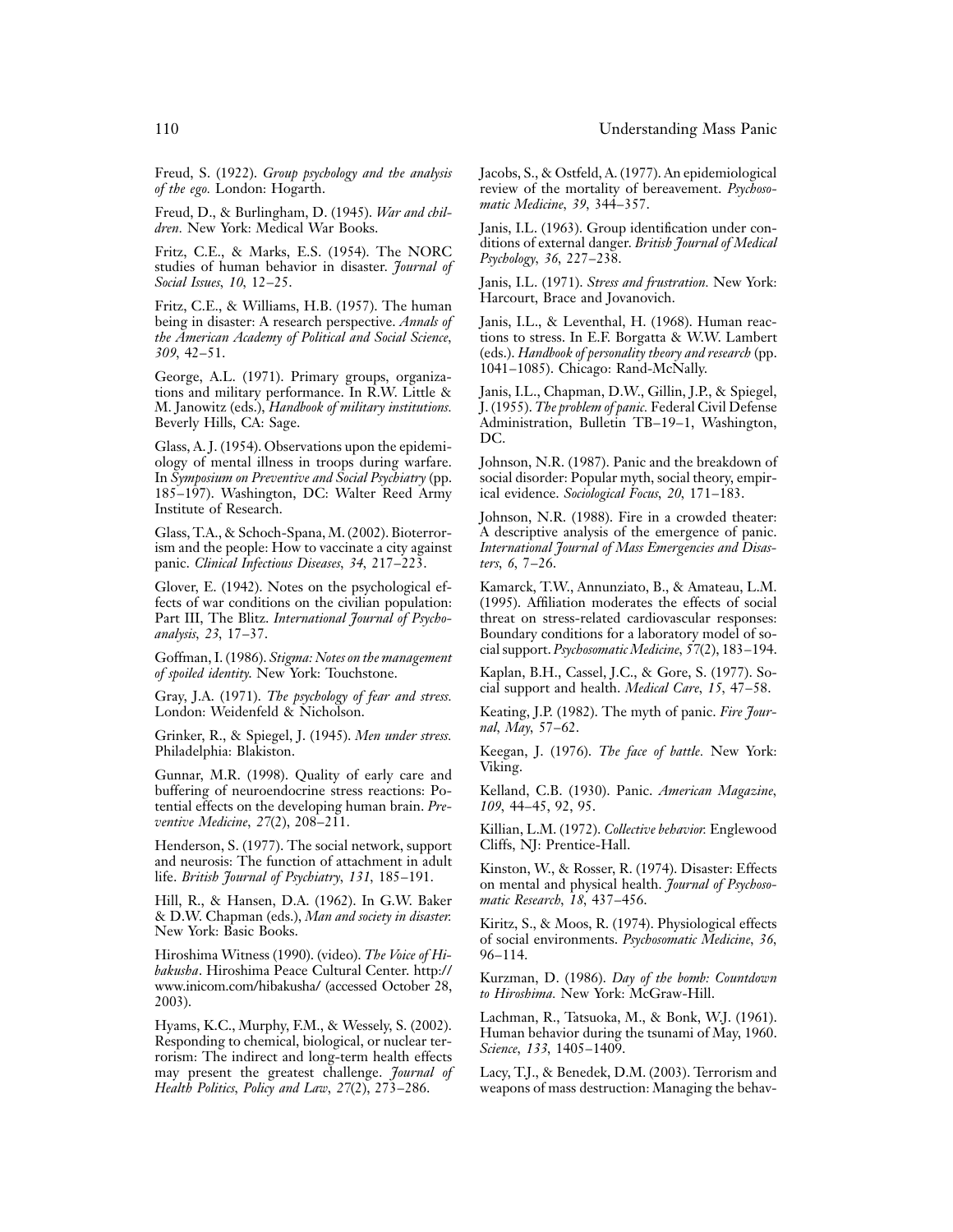## Mawson 111

*lian Psychologist, 12,* 39–54. Lang, K., & Lang, G. (1961). *Collective dynamics.* New York: Thomas E. Crowell. Milne, G. (1977b). Cyclone Tracy: II, Some conse-

Doubleday, Doran and Company. Mintz, A. (1951). Non-adaptive group behavior.

McGraw-Hill. Moore, H.E. (1958). *Tornadoes over Texas: A study*

*process.* New York: McGraw Hill.

war. *Brassey's Annual: The Armed Forces Yearbook*,

Levy, B.S., & Sidel, V.W. (Eds.). (2003). *Terrorism* dier in Vietnam. *Journal of Social Issues, 31,* 25–37.

Linner, R. (1995). *City of silence: Listening to Hiro-* (ed.). *The public health consequences of disasters* (pp.

Little, R.W. (1964). Buddy relations and combat Pastel, R.H. (2001). Collective behaviors: Mass performance. In M. Janowitz (ed.). *New Military* panic and outbreaks of multiple unexplained symp- (pp. 195–223). New York: Russell Sage Founda- toms. *Military Medicine, 166* (Supplement 2), 44–46.

Lynch, J.J. (1998). *The broken heart* (2d ed.). New ance behavior. In R.R. Dynes & K.J. Tierney (eds.),

Press.<br>Morrow. Press.

rary social pathology. *British Journal of Sociology*, 21, 298–313. Phillips, T.R. (1943). Leader and led. In J.I. Greene

a new hypothesis. Paper presented at the 9th World Congress of Sociology. Uppsala, Sweden. August. Proulx, G. (1999). Occupant response to fire alarm

*tional Fire Protection Association, 72,* 403–412. Mawson, A.R. (1980). Is the concept of panic useful for study purposes? In B. Levin (ed.). *Behavior in* Proulx, G. (2002). *Understanding human behavior in fires.* National Bureau of Standards, Special Publi-<br>
cation, Proceedings of the Second International ada. Institute for Research in Construction. Report cation, Proceedings of the Second International ada. Institute for Research in Construction. Report Seminar on Behavior in Fire Emergencies, October No. NRCC-45394. Also published in: *Workshop to* Seminar on Behavior in Fire Emergencies, October No. NRCC–45394. Also published in: *Workshop to* 29, 1978. NBS Report NBSIR-802070. U.S. De-<br>
Identify Innovative Research Needs to Foster Improved partment of Commerce, Washington, DC. (Avail- *Fire Safety in the United States*, National Academy of able from the National Fire Protection Agency, 470 Sciences, Delegate Binder Section 7, Washington, Atlantic Avenue, Boston, MA 02110.) DC, April 15–16, 2002.

McDougal, W. (1920). *The group mind.* Cambridge: Proulx, G. (2003). Researchers learn from World Cambridge University Press. Trade Center survivors' accounts. *Construction In-*

*Meerloo, J.A.M. (1950). Patterns of panic.* New York: *novation, 8*(1), 1–3.<br>International University Press. Quarantelli, E.L. (

ioral reaction in primary care. *Southern Medical* Milne, G. (1977a). Cyclone Tracy: I, Some conse-*Journal, 96*(4), 394–399. quences of the evacuation for adult victims. *Austra-*

quences of the evacuation for adult victims. *Austra-* Lanham, C. (1943). Panic. In J.I. Greene (ed.), *lian Psychologist, 12,* 55–62. *Infantry journal reader* (pp. 274–289). New York:

*Journal of Abnormal Social Psychology, 46,* 150–159. LaPiere, R. (1938). *Collective behavior.* New York:

*of Waco and San Angelo in disaster.* Austin: University Lazarus, R. (1966). *Psychological stress and the coping* of Texas Press.

Lemkau, P.C. (1973). On the epidemiology of hys-<br>teria. Psychiatric Forum, 3, 1–14.<br>Teria. Psychiatric Forum, 3, 1–14.<br>Teriang, H. (1966). Some thoughts on panic in Washington, DC: National Academy of Sciences. Washington, DC: National Academy of Sciences.<br>National Research Council.

pp. 278–285.<br>Levy, B.S., & Sidel, V.W. (Eds.). (2003). *Terrorism* Moskos, C.C. (1975). The American combat sol-<br>dier in Vietnam. *Journal of Social Issues*, 31, 25–37.

ana public beatin: A balancea approach to strengthening<br>systems and protecting people. New York: Oxford University Press.<br>Lifton, R. (1967). Death in life: Survivors of Hiro-<br>Lifton, R. (1967). Death in life: Survivors of

Lifton, R. (1967). *Death in tige: Survivors of Hiro-*<br>*Shima*. New York: Random House.<br>*City of silence: Listening to Hiro-* (ed.). *The public health consequences of disasters* (pp. 3–20). New York: Oxford University Press.

tion.<br>Lynch, J.J. (1998). The broken heart (2d ed.). New ance behavior. In R.R. Dynes & K.J. Tierney (eds.), Disasters, Collective behavior, and social organization<br>(pp. 85–98). Newark, DE: University of Delaware Marshall, S.L.A. (1947). *Men against fire.* New York: (pp. 85–98). Newark, DE: University of Delaware

Mawson, A.R. (1970). Durkheim and contempo-<br>
Collier's, 132, 99–109.<br>
Collier's, 132, 99–109.

Mawson, A.R. (1978). Panic behavior: A review and (ed.),*The infantry journal reader* (pp. 289–306). New

(Available from the author upon request.) signals: National fire alarm code handbook. *Na-*

Identify Innovative Research Needs to Foster Improved

Quarantelli, E.L. (1954). The nature and condi-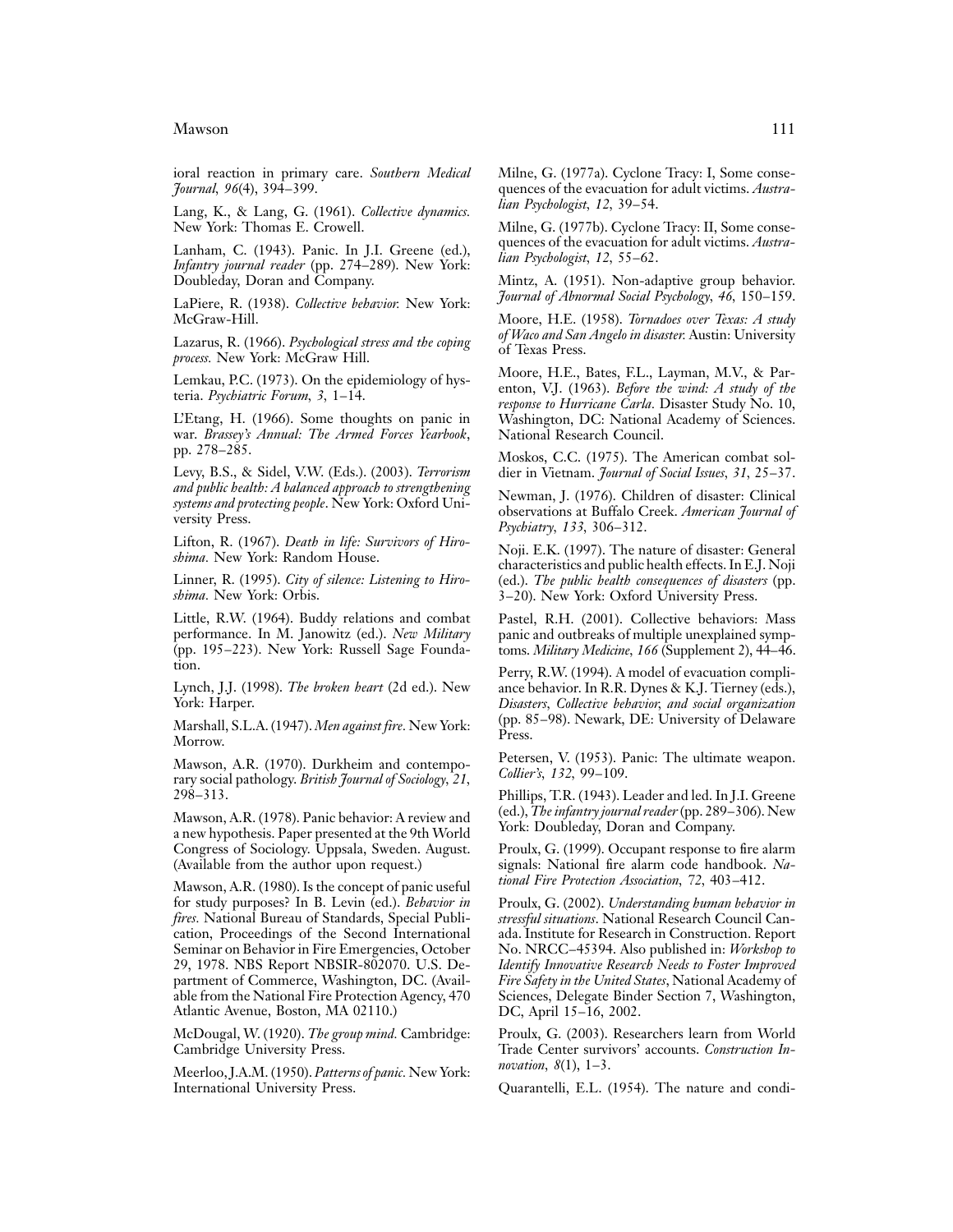267–275. NR, 120–274.

Quarantelli, E.L. (1960). Images of withdrawal be-<br>havior in disasters: Some basic misconceptions. So-<br>Canter (ed.). Fires and human behavior (1st ed.), (pp.

Quarantelli, E.L. (1977). Panic behavior: Some em-<br>
pirical observations. In D.J. Conway (ed.). *Human* to building exits. *Fournal of Environmental Psycholresponse to tall buildings* (pp. 336–350). Stroudsberg, PA: Dowden, Hutchinson and Ross.

Quarantelli, E.L. (2001). The sociology of panic. Person and place affiliation in a fire entrapment In N.J. Smelser & P.B. Baltes (eds.). *International* setting. *Environment and Behavior, 17, 697–724. Encyclopedia of t* 

to social crisis and disaster. Annual Review of Sociol-<br>bat fatigue during the Yom Kippur War. Psychologi-<br>ogy, 3, 23–49.

Rickman, J. (1938). Panic and air-raid precautions. Stern, J. (1999). *The ultimate terrorists*. Cambridge, *Lancet I*, 1291–1295. MA: Harvard University Press.

Rosengren, K.K., Arvidson, P., & Sturesson, D.<br>
(1975). The Barseback "panic": A radio program<br>
as a negative summary event. Acta Sociologica, 18,<br>
303–321.<br>
Frinceton University Press.<br>
Princeton University Press.

Rutter, M. (1972). *Maternal deprivation reassessed.*<br>Harmondsworth, Middlesex, UK: Penguin Books. Strauss, A. (1944). The literature on panic. *Journal* Harmondsworth, Middlesex, UK: Penguin Books.

Salzen, E.A. (1978). Social attachment and a sense of security—a review. *Social Science Information, 17,* Swartz, J.A. (1980). Importance of role assumption

and mobilizing the public. In B.S. Levy & V.W. (Available from the National Fire Protection Sidel (eds.). Terrorism and public health: A halanced Agency, 470 Atlantic Avenue, Boston, MA 02110.) Sidel (eds.). *Terrorism and public health: A balanced approach to strengthening systems and protecting people* Taintor, Z. (2003). Addressing mental health needs. (pp. 118–135). New York: Oxford University Press. In B.S. Levy & V.W. Sidel (eds.), *Terrorism and*

Schultz, D.P. (1964b). Panic in organized collectivi-<br>ties. *Journal of Social Psychology, 63, 353–359.* (Re- Feichman, M. (1977). Affiliative behaviors among ties. *Journal of Social Psychology, 63, 353-359.* (Re-

*Chialtz, D.P. (1965).* Theories of panic behavior:<br>A review. *Journal of Social Psychology, 66,* 31–40. Titmuss, R.M. (1950). *Problems of social policy*. Lon-

don: Her Majesty's Stationary Office.<br>Cal Report, Office of Naval Research. Washington, Turner, R.H. (1964). Collective behavior. In R.E.L. cal Report, Office of Naval Research. Washington, Turner, R.H. (1964). Collective behavior. In R.E.L.<br>DC: Contract No. N00014-67-0131, NR, 170- Faris (ed.). Handbook of modern sociology (pp. 382-DC: Contract No. N00014-67-0131, NR, 170-274. 425). Chicago: Rand-McNally.

Schultz, D.P. (1971b). Group behavior in a simu-<br>
Tyhurst, J.S. (1951). Individual reactions to comlated panic situation. Final Report. Psychological munity disaster. *American Journal of Psychiatry, 107,* Sciences Division, Office of Naval Research. Wash-

tions of panic. *American Journal of Sociology, 60,* ington, DC: Contract No. N00014-67-L-0313,

Quarantelli, E.L. (1957). The behavior of panic Shils, E., & Janowitz, M. (1948). Cohesion and participants. Sociology and Social Research, 60, 187- disintegration in the Wehrmacht in World War II. participants. *Sociology and Social Research, 60,* 187– disintegration in the Wehrmacht in World War II. 194. *Public Opinion Quarterly, 12,* 280–305.

havior in disasters: Some basic misconceptions. *So-* Canter (ed.). *Fires and human behavior* (1st ed.), (pp. *cial Problems, 8,* 63–79. 63–81). Chichester, UK: John Wiley.

to building exits. *Journal of Environmental Psychol-*<br>*ogy*, 3, 21–41.

Sume, J.D. (1985). Movement toward the familiar:<br>Quarantelli, E.L. (2001). The sociology of panic. Person and place affiliation in a fire entrapment

*Encyclopedia of the Social and Behavioral Sciences* (pp. Smelser, N.J. (1963). *Theory of collective behavior.* 11020–30). New York: Pergamon. New York: Free Press.

*cal Reports, 38,* 523–529.

*of Abnormal Social Psychology, 29,* 317–328.

555–627.<br>
Febavior of people in fires. In B. Levin (ed.).<br> *Behavior in fires*. National Bureau of Standards, Spe-Scanlon, J. (1979). Human behavior in a fatal apart-<br>
ment house fire. *Fire Journal (May)*, 76–79, 122–<br>
methouse fire. *Fire Journal (May)*, 76–79, 122–<br>
mational Seminar on Behavior in Fire Emergencies,<br>
October 29, 197 Schoch-Spana, M. (2003). Educating, informing, U.S. Department of Commerce, Washington, DC.<br>and mobilizing the public. In B.S. Levy & V.W. (Available from the National Fire Protection

Schultz, D.P. (Ed.) (1964a). *Panic behavior.* New *public health: A balanced approach to strengthening sys*tems and protecting people (pp. 49–68). New York:<br>Oxford University Press.

printed in Schultz 1964a) soldiers during wartime. *British Journal of Social and* 

A review. *Journal of Social Psychology, 66,* 31–40. Titmuss, R.M. (1950). *Problems of social*<br>Cabellas D.D. (1971.). Donining the active and T. Long-Lon-Her Majesty's Stationary Office.